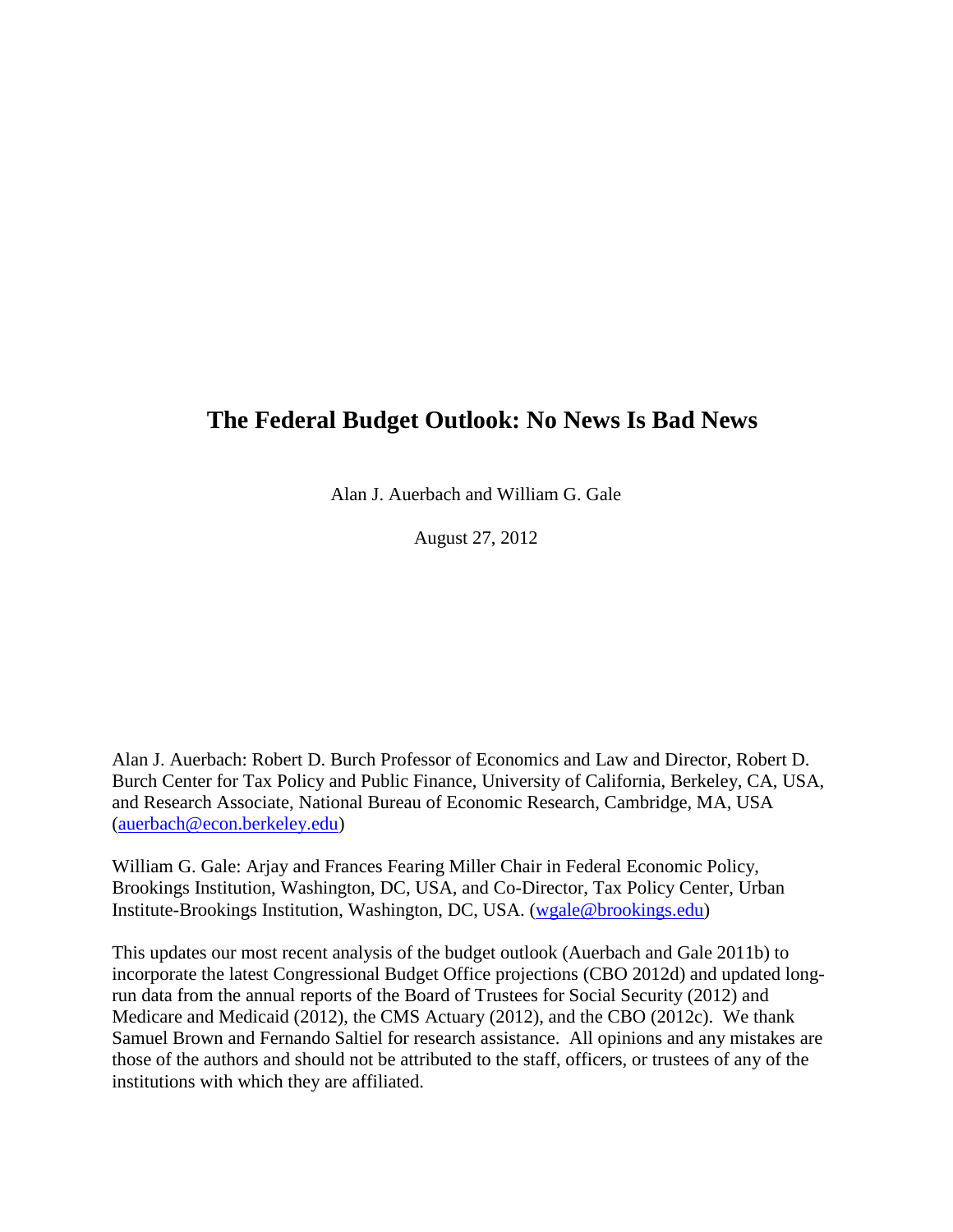### **ABSTRACT**

We present new estimates of the budget outlook, incorporating the latest projections by the Congressional Budget Office (CBO). Although the official budget figures have improved relative to a year ago (primarily as a result of last summer's debt-limit deal, slightly lower projected mandatory spending on health care, lower interest rate projections, and improved economic projections in the latter part of the ten-year budget window), realistic budget projections continue to show a troublesome medium-term outlook and an unsustainable longterm outlook. Even with the economy recovering fully by 2018, as projected by CBO, a path following current policy with respect to taxes and spending (for example, by making the Bush tax cuts permanent and indexing the alternative minimum tax for inflation) will result in deficits close to \$9 trillion (4.5 percent of GDP) over the next decade, with the debt-to-GDP ratio above 85 percent by 2022 and continuing to rise thereafter.

The long-term budget outlook is sensitive to assumptions about how health care spending will respond to recent legislation. Assuming that current policy holds for the next decade, the long-term fiscal gap ranges between 6.1 percent and 9.0 percent of GDP, depending on the assumed growth rate of health care outlays. Policymakers and the public will eventually be forced to address these issues. Although a still-weak economy limits the scope for large adjustments in the very short term, addressing this long-term imbalance sooner rather than later will allow for more reasonable and gradual adjustments.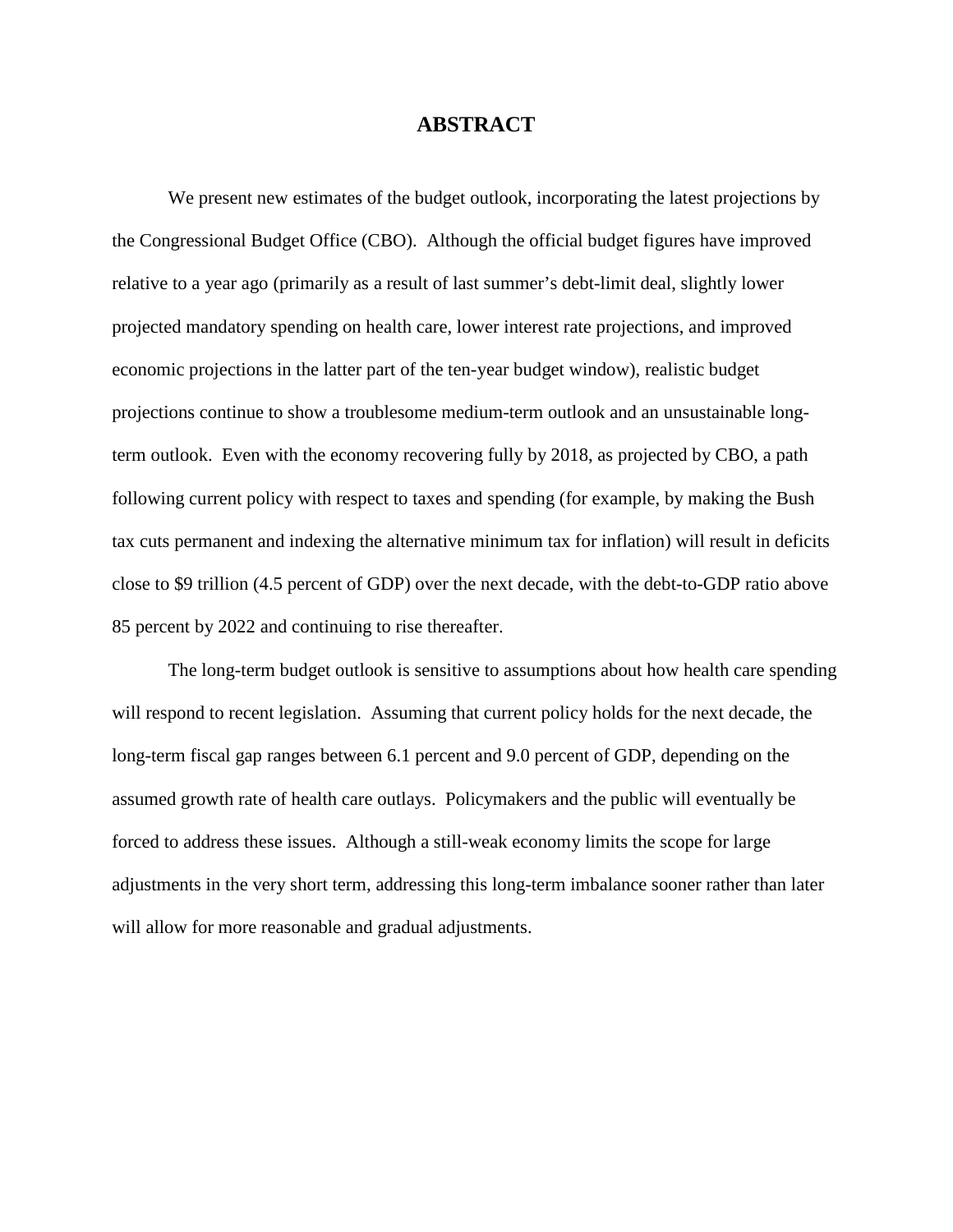#### **I. INTRODUCTION**

The United States faces the prospect of continuing large federal fiscal deficits in the immediate future and over the next 10 years and the longer term. Although perhaps subject to the greatest public attention, criticism, and expressions of concern, the short-term deficits — the result of the tax cuts and spending increases of the last decade, the "Great Recession," and economic policy adjustments that responded to it — are generally thought to be helping the economic recovery, even though the recovery has been weak to date. In contrast, the mediumterm deficits projected for the next 10 years and the long-term deficits projected beyond 2022 are a source of concern. Even if they do not lead to an immediate crisis, these medium- and longterm deficits will nevertheless create growing and serious burdens on the economy.

The unsustainability of federal fiscal policy has been discussed since at least the 1980s. But the problem has increased in importance and urgency in recent years, for several reasons. First, the medium-term projections have deteriorated significantly. Second, the issues driving the long-term projections — in particular, the retirement of the baby boomers and the aging of the population and the resulting pressure on Medicare and Social Security — which were several decades away in the 1980s — are now imminent. Third, there are increasing questions about the appetite for U.S. debt on the part of foreign purchasers, including some who have voiced their concerns quite publicly. Fourth, many countries around the world and many of the U.S. states now face daunting fiscal prospects themselves, creating a more challenging environment for any attempts at U.S. fiscal consolidation. In light of these issues and the recent agreement to raise the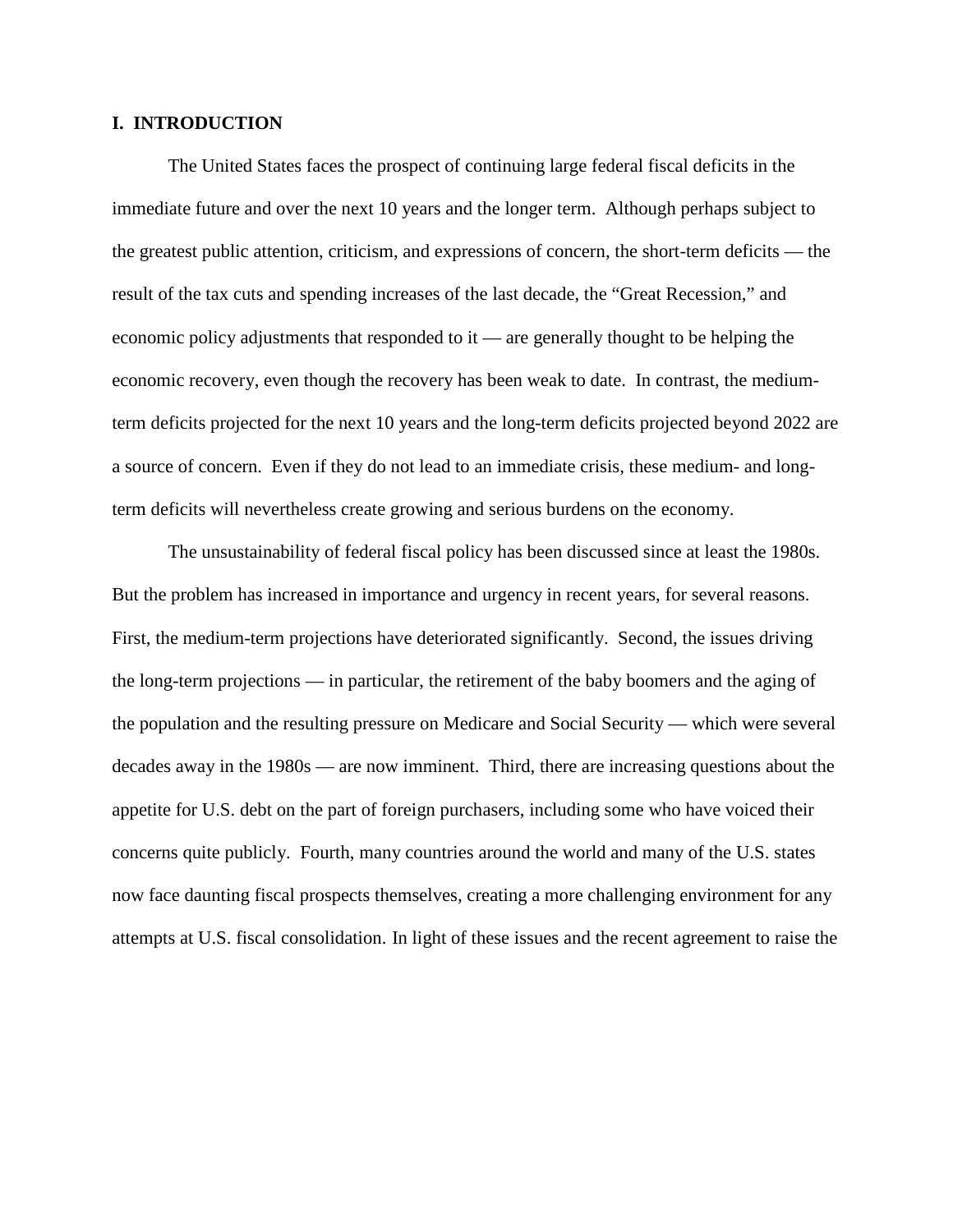debt limit that included provisions aimed at dealing with the U.S. fiscal imbalance, this paper provides new projections of the federal budget outlook.<sup>[1](#page-3-0)</sup>

The biggest recent change in the policy and economic environment results from the budget deal that President Obama signed into law on August 2, 2011 (Pub. L. No. 112-25). The Budget Control Act of 2011 reduces the deficit in two phases. First, discretionary spending caps and program integrity initiatives reduce the deficit by a cumulative amount of \$895 billion over ten years (CBO 2011). Second, automatic enforcement procedures, including sequestration and additional lower discretionary spending caps, will reduce the 10-year deficit by an additional \$972 billion (CBO 2012d); CBO projects interest savings from the second phase of the Budget Control Act of about \$170 billion. The automatic cuts will become effective, unless Congress acts to replace or eliminate them, because the bipartisan Joint Select Committee on Deficit Reduction, created by the debt deal, was unable to reach agreement last year on alternative ways to reduce the deficit by \$1.2 trillion.

Even with the Budget Control Act in place, CBO (2012b) projects the fiscal-year 2012 deficit to be about \$1.128 trillion, or 7.3 percent of GDP. This is lower than the 2009, 2010, and 2011 deficits of 10.1, 9.0, and 8.7 percent of GDP, respectively, but still high relative to historical standards. Prior to 2009, the last time the deficit surpassed 7 percent of GDP was 1946, the year after World War II ended. For 2013-2022, the CBO baseline projects a cumulative deficit of about \$2.3 trillion, with deficits declining sharply to 0.6 percent of GDP in 2017 and averaging around 0.6 percent of GDP through 2022.

This would be a reassuring budget outcome, at least for the medium term, except that the CBO baseline is not intended to represent likely or probable outcomes. Rather, it essentially

<span id="page-3-0"></span><sup>&</sup>lt;sup>1</sup> This paper builds on analysis and conventions developed in a long series of previous papers, beginning with Auerbach (1994, 1997) and Auerbach and Gale (1999, 2000) and including most recently Auerbach and Gale (2011a, 2011b).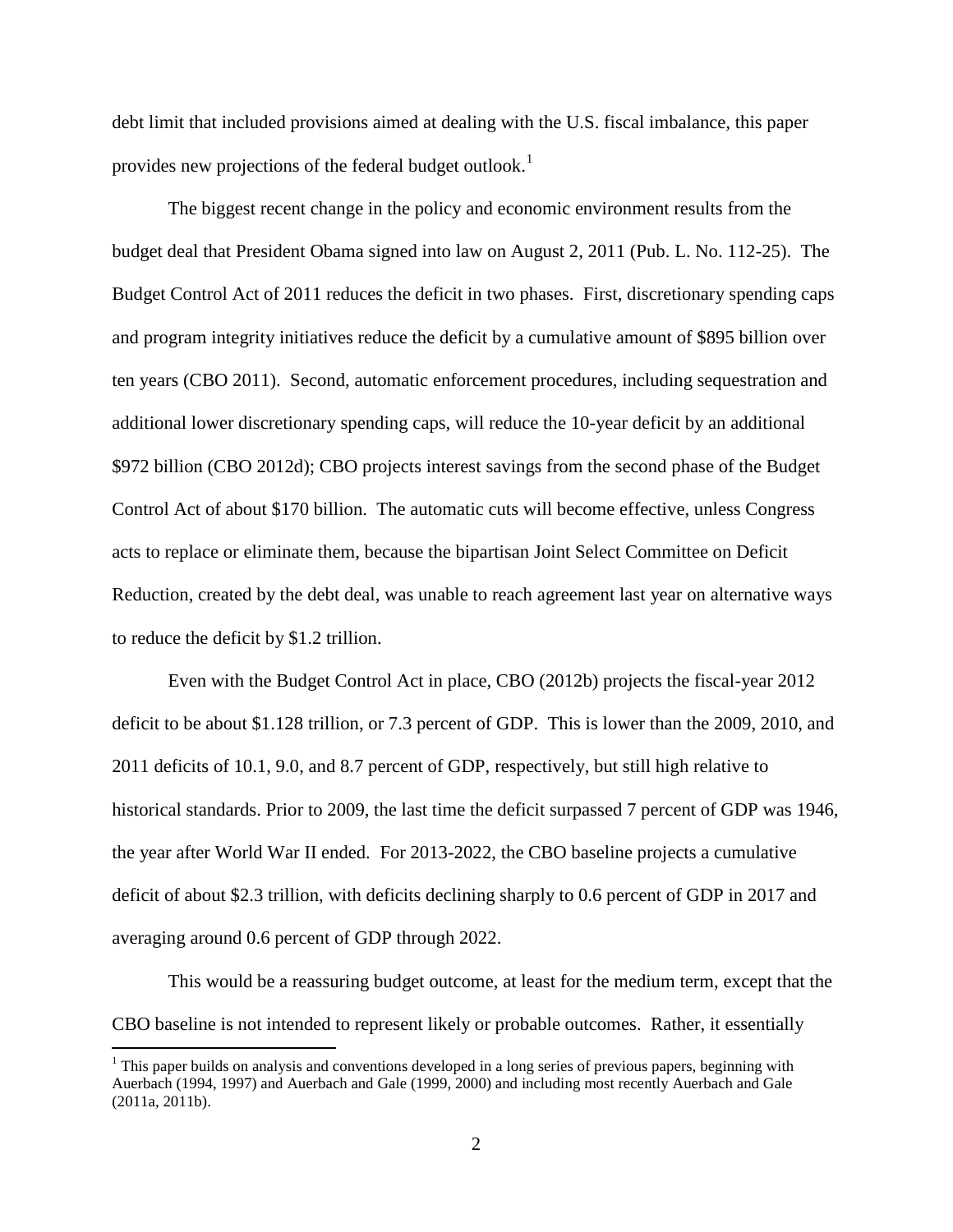reports the implications of the assumption that Congress does (almost) nothing over the next 10 years to amend existing legislation. For example, the baseline is calculated assuming that all major tax provisions currently scheduled to expire are allowed to expire. Although this method is useful as a basis by which to assess the fiscal consequences of legislation, it is not meant to be predictive nor does it necessarily represent accurately the extent of the fiscal problem facing the nation.

An alternative way to project future outcomes is to assume that future Congresses will act more or less like previous Congresses. To generate a better measure of where fiscal policy is headed, we alter the CBO baseline assumptions in ways that we believe are more representative of current policies. Under this extended policy scenario, we estimate a 10-year deficit of about \$8.9 trillion, or 4.5 percent of GDP. As in CBO's baseline, deficits decline in the near term, to 3.6 percent of GDP in 2018, but unlike CBO's baseline, deficits then rise substantially.

By 2022, although the economy is projected to have been at full employment for several years, the deficit under these alternative assumptions rises to 4.9 percent of GDP, the debt-to-GDP ratio rises to 85.7 percent (the highest since 1947), and net interest payments rise to 3.3 percent of GDP (the highest share ever).

The immediate implications of following the CBO baseline versus the extended policy scenario are captured in discussion of the impending "fiscal cliff." The fiscal cliff is the scheduled fiscal restraint (including the expiration of the 2001/03 tax cuts and the automatic spending cuts from the Budget Control Act) that will take effect beginning in January 2013 under the baseline, but largely will not take effect under the extended policy scenario. Going over the cliff would put the economy on a stronger medium-term and long-term budget path, but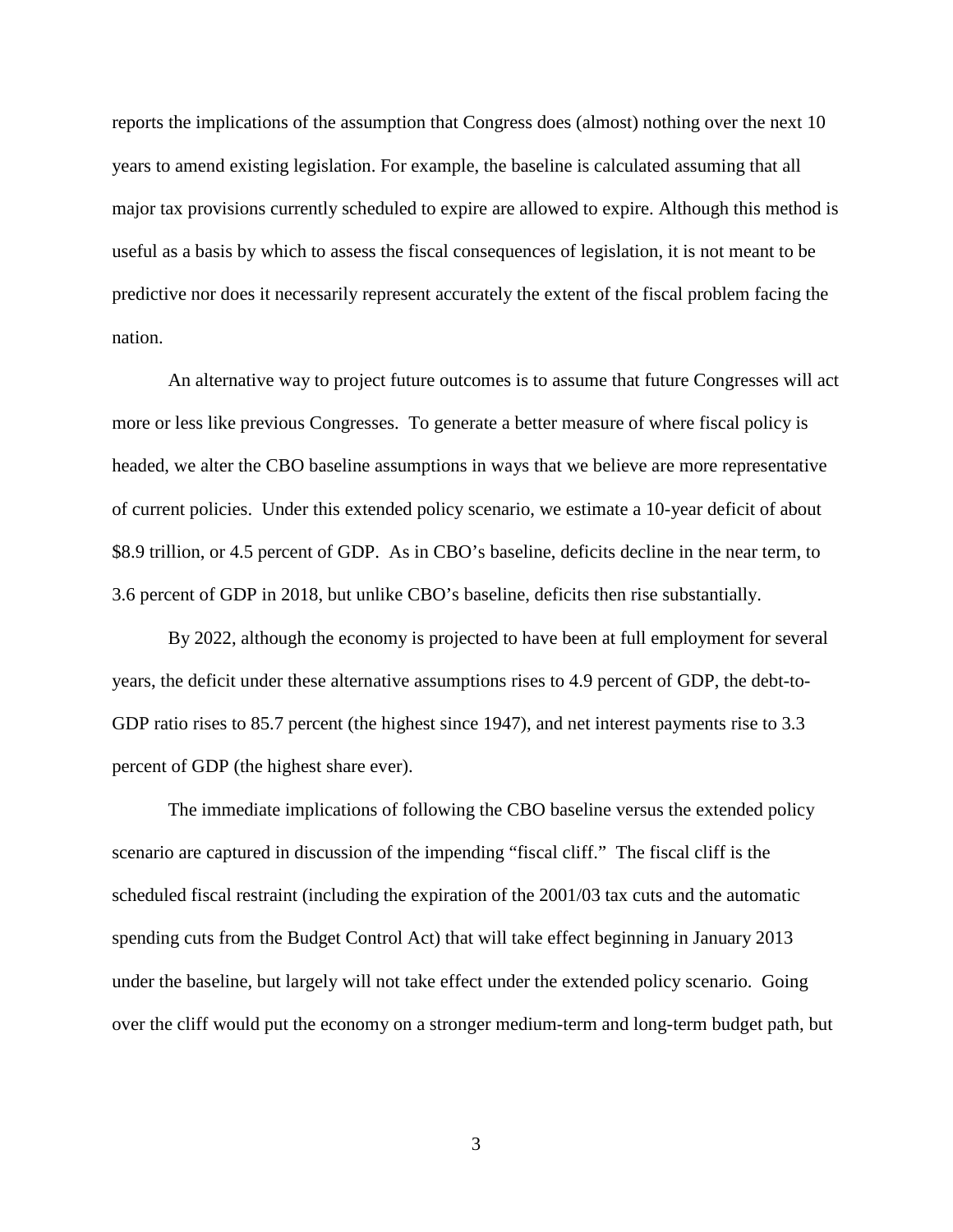it would hurt the economy significantly (CBO [2](#page-5-0)012d) in the short run.<sup>2</sup> Of course, the broader issue is not whether to let the particular policies expire or not, but rather what the best way is to improve the economy in the short run and longer run.<sup>[3](#page-5-1)</sup>

The estimates above, for the 10-year horizon and the debt-to-GDP ratio headed into the next decade, are improved relative to those from just over one year ago (Auerbach and Gale 2011a). The cumulative extended policy deficit for the 2012-2021 period has fallen from \$11.8 trillion (6.0 percent of GDP) to \$8.9 trillion (4.6 percent of GDP). Much of the savings result from the first phase of Budget Control Act and CBO's lower projections for mandatory health care spending and its improved economic outlook in the later years of the 10-year budget window. (As discussed below, our extended policy projections assume the second phase of the Budget Control Act — automatic sequestration and additional caps on discretionary spending does not occur.)

After 2022, under both scenarios, the deficit- and debt-to-GDP ratios are poised to rise further with revenues growing much more slowly than spending, implying that the situation is unsustainable. The debt-to-GDP ratio will pass its 1946 high of 108.6 percent in the late 2020s under extended policy and in the late 2040s under the CBO baseline.Under both scenarios, however, the debt-to-GDP ratio would then continue to rise rapidly, contrary to its sharp decline in the years immediately after 1946.

To examine long-term issues more formally, we estimate a long-term fiscal gap — the immediate and permanent increase in taxes or reduction in spending that would keep the long-

<span id="page-5-0"></span><sup>&</sup>lt;sup>2</sup> Note that our estimates for the extended policy scenario are based on the CBO baseline economic forecast, which incorporates all of the contractionary measures of the fiscal cliff. Taking possible expansionary effects into account would likely reduce short-term deficits somewhat under the extended policy scenario.

<span id="page-5-1"></span> $3$  Gale (2012) argues that the best way to reconcile these short-term and long-term budget and economic issues is to let policies go over the fiscal cliff, to get the economy on a better budget path, from which further changes can be negotiated, and simultaneously to provide a large, explicitly short-term stimulus package involving other policies, for example payroll tax cuts, infrastructure investment, and aid to the states.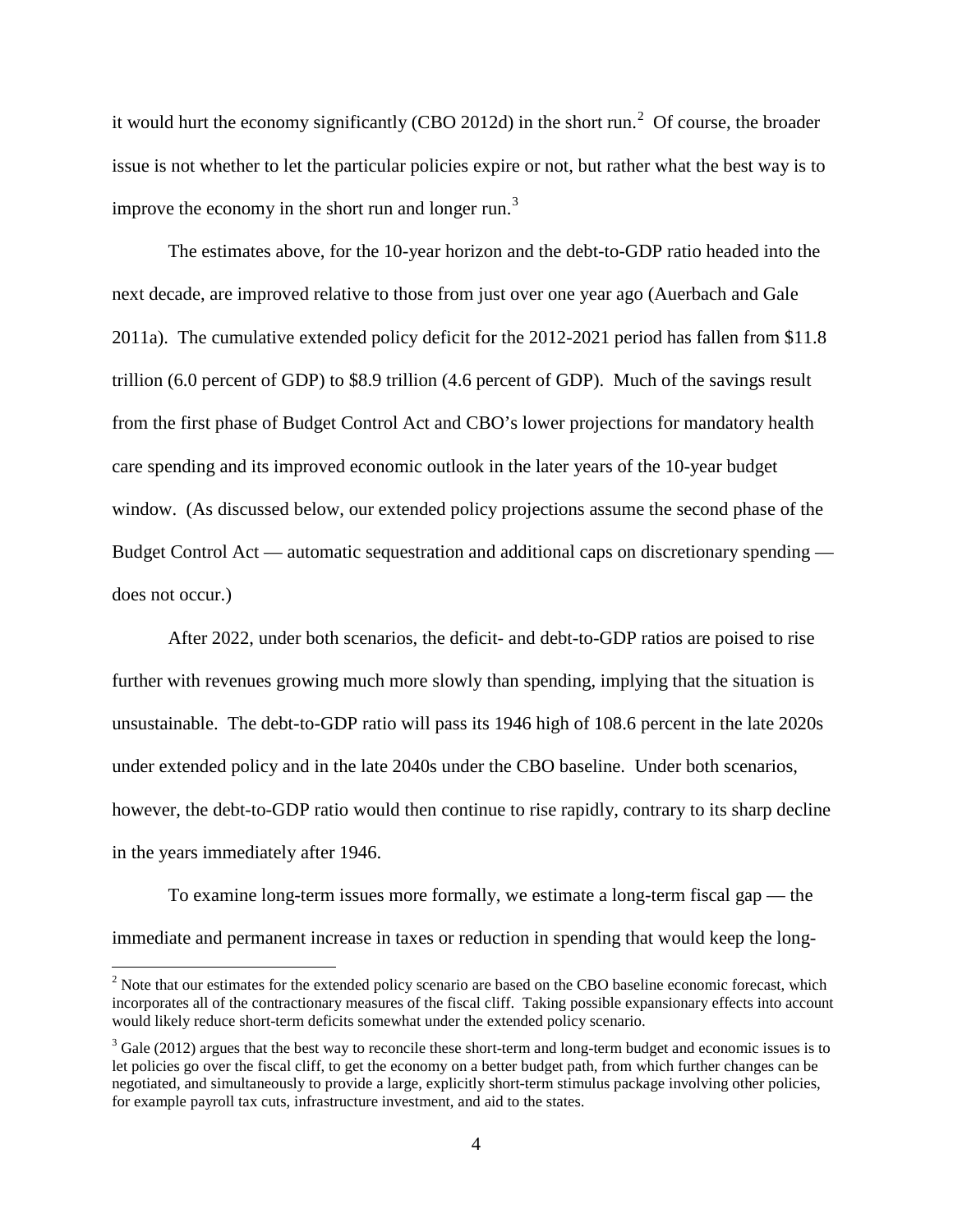term debt-to-GDP ratio at its current level. Using current-law assumptions for Medicare spending, as put forth by the Medicare Trustees (2012), and assuming that the automatic budget cuts specified in the Budget Control Act are not only enforced as legislated over the decade, but also persist for the indefinite future, we find that the long-term fiscal gap is about 3.0 percent of GDP under the assumptions in the CBO baseline. This rises to 6.1 percent of GDP in the extended policy scenario. However, these estimates hinge critically on the evolution of health care spending. The long-term gap rises by about 2¼ percent of GDP under each of these scenarios when substituting the Medicare outlay estimates put forth by the Medicare actuaries (CMS Office of the Actuary 2012) and rises by an additional 0.6 percent of GDP when using assumptions employed by CBO (2012c). Additionally, the fiscal gap will grow larger if policymakers delay implementing a budget solution. The scenarios above assume immediate policy adjustment, but if Congress cannot reach agreement and the necessary adjustments are not implemented for a decade, the fiscal gap will increase by about 0.3 to 0.9 percentage points of GDP, increasing the size of the non-interest spending cuts or tax increases needed to return the nation's debt to a reasonable level.

These estimates show that health care reform is an important part of the long-term budget outlook, but also that even very substantial and sustained reform of health care will leave a significant fiscal gap. They demonstrate quite forcefully that the debt-limit deal, as painful as it was to achieve and as difficult as it is proving to implement, is only a prelude to the much bigger adjustments that will be needed in the coming years.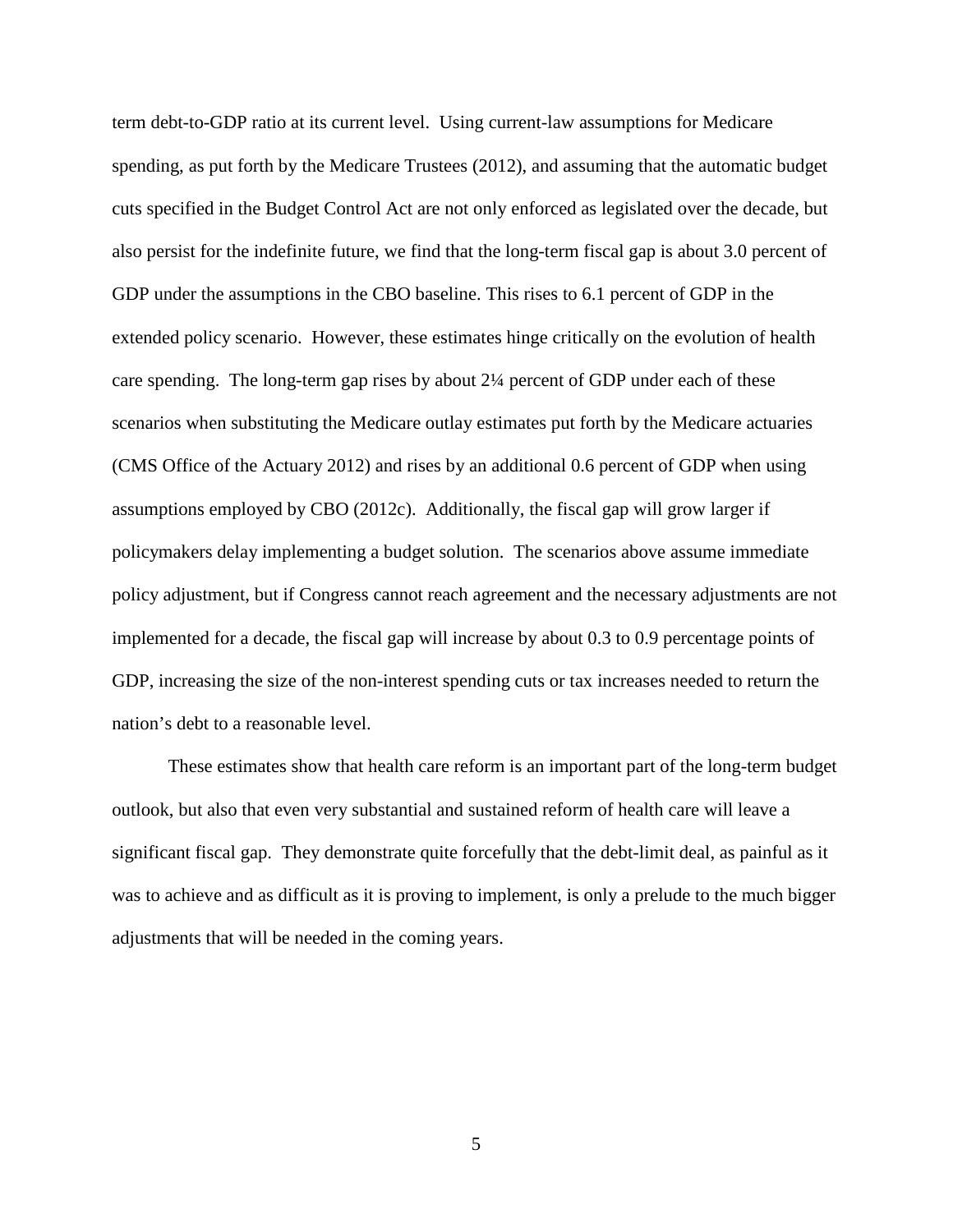#### **II. THE 10-YEAR OUTLOOK**

#### **A. Alternative Scenarios**

This section discusses estimates of the 10-year budget outlook. The first estimate is simply CBO's August 2012 baseline. The CBO baseline is typically referred to as a "current law" baseline. However, it differs from current law in at least two prominent ways. First, it assumes that the debt ceiling will be increased over time even if there are no enacted changes to tax and spending policies. Second, although it assumes that (almost all) temporary tax provisions are allowed to expire as scheduled under current law, it assumes that mandatory spending programs that are slated to expire are in fact continued.<sup>[4](#page-7-0)</sup>

The second approach, which we call extended policy, examines the implications of continuing the tax and spending policies that are currently in place. Table 1 displays these adjustments relative to the CBO baseline (with annual details in Appendix Table 1). In their baseline, CBO assumes that all temporary tax provisions (other than excise taxes dedicated to trust funds) expire as scheduled. All of the provisions that were extended in the Tax Relief, Unemployment Insurance Reauthorization, and Job Creation Act of 2010 are slated to expire by the end of 2012. In projecting extended policy, we assume that the income, estate, and AMT provisions are extended permanently. We do not, however, assume extension of the temporary payroll tax cuts that were introduced in the 2010 legislation, beyond their current expiration date at the end of 2012. A variety of other tax provisions that have statutory expiration dates are routinely extended for a few years at a time as their expiration date approaches. We assume that all of these provisions will be extended.

<span id="page-7-0"></span><sup>&</sup>lt;sup>4</sup> CBO is instructed to assume that most mandatory programs that are slated expire during the budget window will persist throughout the entire projection period. CBO (2012a) reports that the baseline includes \$1,234 billion in outlays, not including debt service costs, for mandatory spending programs that are assumed to be extended beyond their expiration dates. CBO is also instructed to assume the continuation of excise taxes that are dedicated to trust funds, even if they are scheduled to expire within the projection period.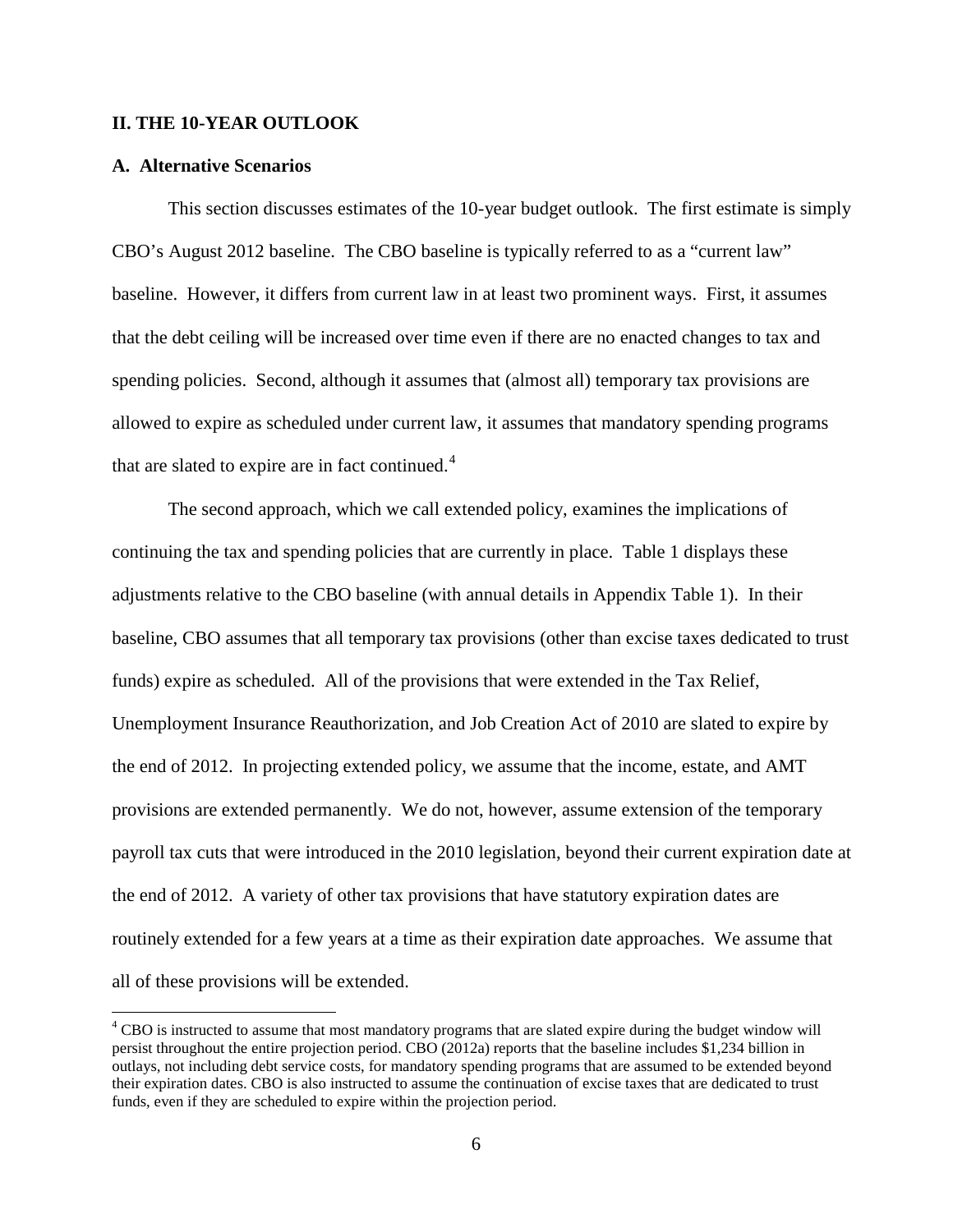Second, the alternative minimum tax (AMT) will grow to affect more than 54 million households by 2022 under current law (Tax Policy Center 2011). Congress has repeatedly endorsed tax policies that limit the growth in households affected by the AMT. Our estimates reflect the continuation of this choice. Beginning in 2012, we index the AMT exemption (starting from the already-increased 2011 exemption amount) as well as the AMT tax brackets for inflation.

Third, under current law, payments to physicians under Medicare were scheduled to decline by about 30 percent in January 2012. The temporary extension of the payroll tax cut legislation, however, extended current payment rates for another year. Now the rates are scheduled to drop 27 percent in January 2013. In every year since 2003, however, the Administration and Congress stepped in to postpone these reductions. We assume similar actions will prevail in the future and thus include the cost of maintaining physician payment rates under Medicare at their current levels.

Fourth, we assume that war-related defense spending will follow the policy outlined in CBO's alternative scenario in the budget. Such a policy calls for steep decreases in war-related defense funding after 2012 and results in a \$852 billion reduction in defense spending relative to the CBO's defense baseline. This is the only adjustment that reduces the extended policy deficit relative to the CBO baseline deficit.

A final issue involves discretionary spending other than war-related defense spending. Unlike taxes and entitlement spending, which are governed by current law, discretionary spending typically requires new appropriations by Congress each year. The CBO baseline typically assumes that discretionary spending will remain constant in real dollars at the level prevailing in the first year of the budget period. Currently, the baseline assumes that the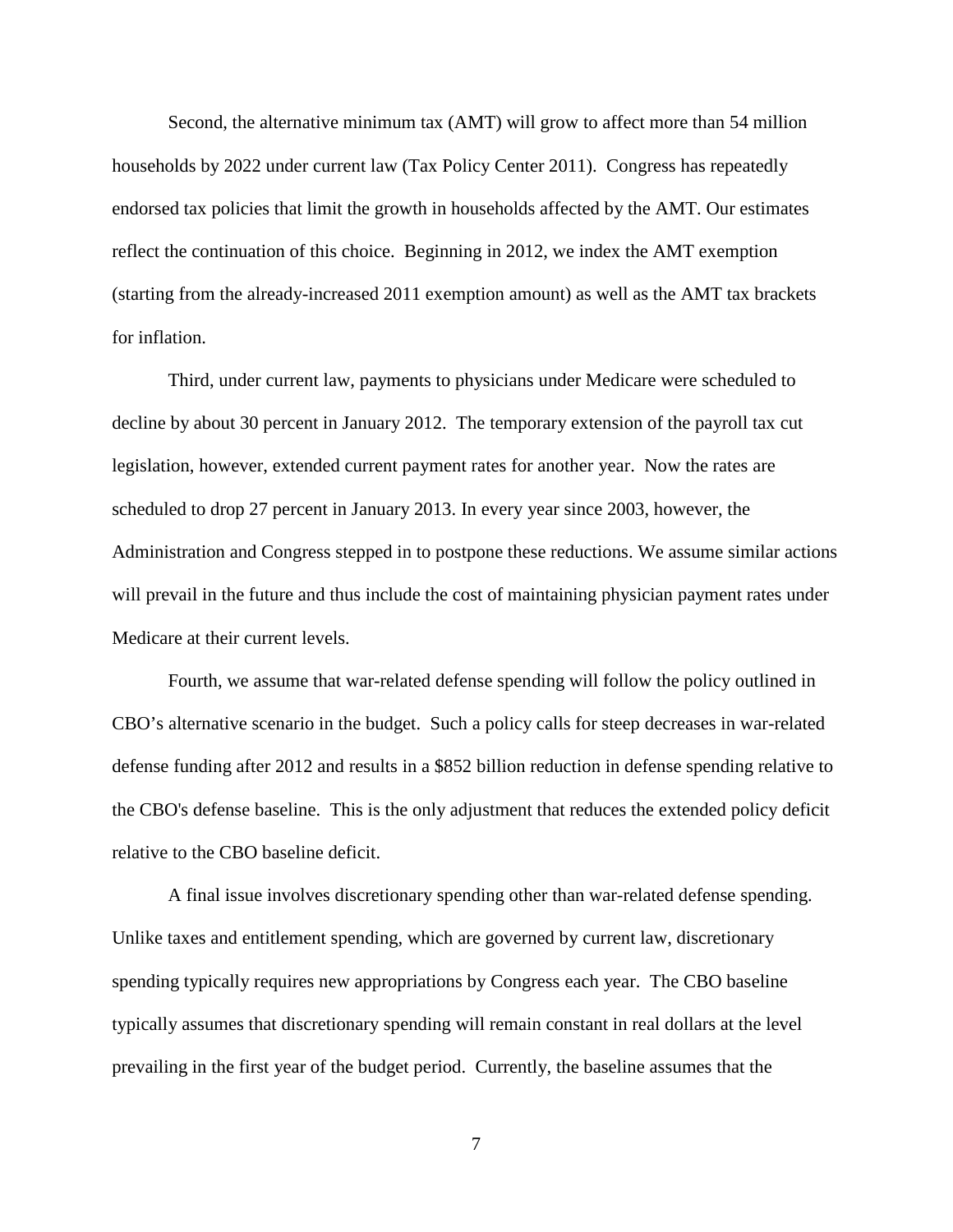discretionary spending caps and sequestration procedures as imposed in the Budget Control Act will be enforced. This would reduce real discretionary spending by about 10.9 percent from fiscal year 2013 to fiscal year 2022 relative to a policy that held annual real discretionary outlays constant in dollar terms.We assume the original caps on discretionary appropriations set out in the Budget Control Act remain in effect, but the automatic enforcement procedures of the legislation (sequestration in 2013 and lowered caps on discretionary budget authority in 2014- 2021) do not.

It is worth noting several deficit-increasing measures — tax cuts or spending increases that we do *not* include in the extended policy scenario. As previously noted, we do not extend the payroll tax cut beyond the end of 2012. Second, for non-stimulus, non-defense discretionary spending, we note that maintaining current services often would require increases for inflation and population growth.<sup>[5](#page-9-0)</sup> However, in following the Budget Control Act caps just put in place, we do not adjust baseline discretionary expenditures for this factor.

#### **B. Results**

The three approaches to the 10-year budget outlook display several important differences. The time paths of deficits differ under the alternative scenarios (Figure 1, Tables 1 and 2, and Appendix Tables 1 and 2). Both scenarios show deficits shrinking sharply relative to GDP through the recovery, but CBO's baseline shows a much steeper drop through 2017 and little-tono net increase in the deficit as a share of GDP after 2017, whereas the extended policy scenario shows increasing deficits as a share of GDP, particularly toward the end of the decade. Note also

<span id="page-9-0"></span><sup>&</sup>lt;sup>5</sup> In some cases, like veterans' health benefits, even larger increases might be needed to maintain current services (because the number of veterans may rise faster than the population and because health costs may rise faster than the overall price level).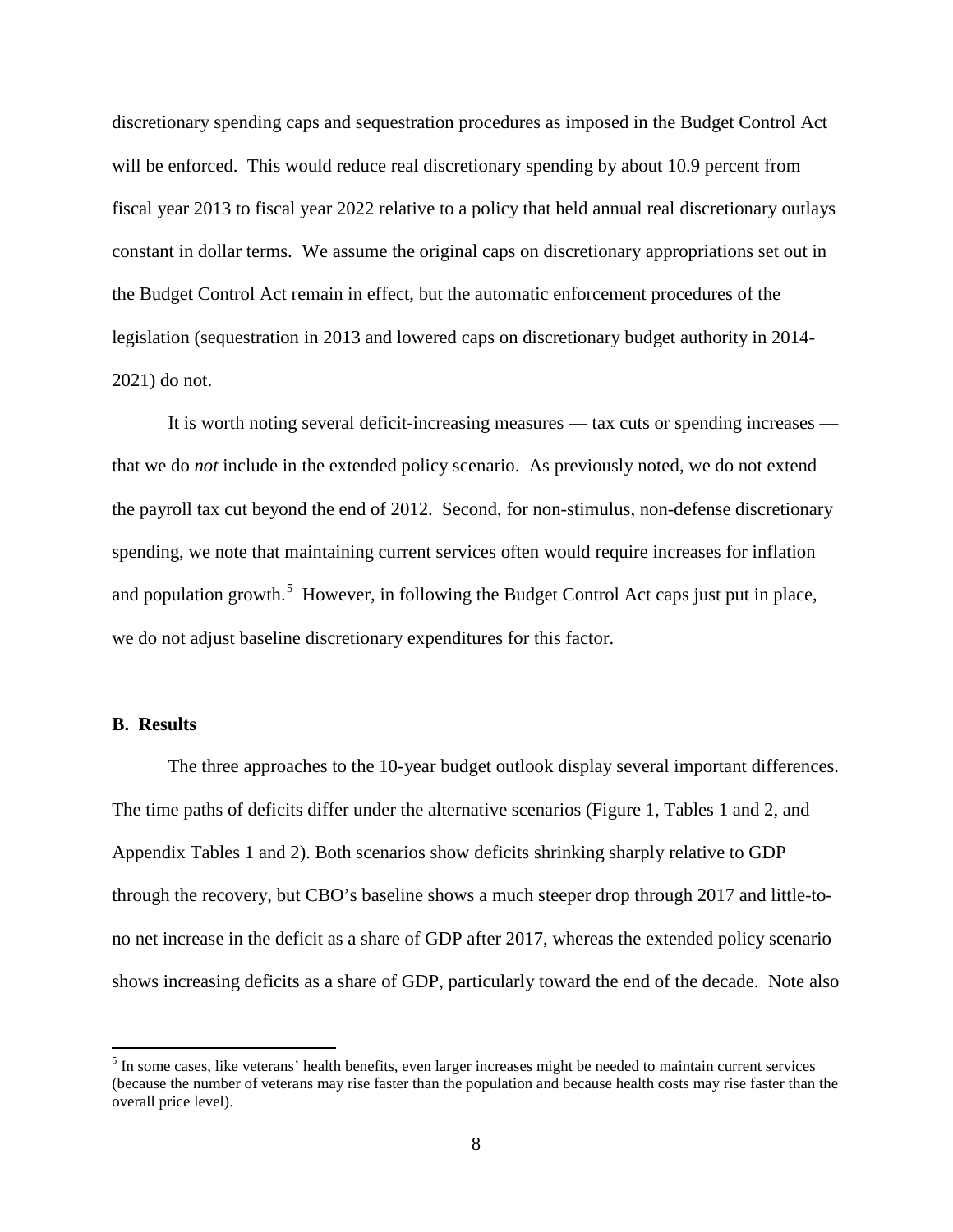that because the CBO economic projections are for the economy to reach full employment by 2018, all of the deficit figures for subsequent years represent full-employment deficits.

More specifically, the CBO baseline shows deficits declining by 7 percent of GDP from 2012 to 2018 and then remaining roughly constant thereafter at approximately 0.6 percent of GDP. The sharp decline to 2015 is the result of a recovering economy, but also of the assumptions that scheduled expirations in the stimulus package, AMT extensions, and the 2001 and 2003 tax cuts are allowed to take place. Our extended policy baseline also shows deficits declining sharply, but only to 3.6 percent of GDP in 2018, since the extended policy scenario extends the tax cuts and the AMT provisions. After 2018, however, the deficit in the extended policy scenario starts rising, ending up at 4.9 percent of GDP by 2022.

These differences in time paths turn into substantial annual differences by the end of the decade. By 2022, the CBO baseline deficit is \$213 billion; the deficit reaches \$1.2 trillion under extended policy. As a result of these differences, the overall fiscal shortfalls vary substantially. The CBO baseline projects a 10-year deficit of \$2.3 trillion. In contrast, extended policy produces a 10-year deficit of \$9.0 trillion.

Figure 2 shows trends in the ratio of debt held by the public to GDP over time under the two scenarios. Under the baseline, public debt rises at first to about 76.6 percent of GDP in 2013 and 2014 but then falls over the rest of the decade, reaching 58.5 percent of GDP by 2022. In contrast, under the extended policy scenario, the debt-to-GDP ratio rises steadily and reaches 85.7 percent by 2022.<sup>[6](#page-10-0)</sup>

<span id="page-10-0"></span> <sup>6</sup> <sup>6</sup>As of 2022, accounting for the net financial asset holdings of the federal government would reduce net public debt by 8 percentage points (CBO 2012a). For some purposes, this adjustment is appropriate. For example, while the conventionally reported debt held by the public shows how much the government owes to outside entities, the net financial assets shows much the government owns in offsetting, typically relatively liquid financial assets. As recently as fiscal year 2008, financial assets were small relative to the debt, primarily composed of the Treasury's operating cash balance and direct and guaranteed loans. Since then, federal financial asset holdings have increased due to provisions in TARP, the conservatorship of FNMA and Freddie Mac, and changes to student loan policies.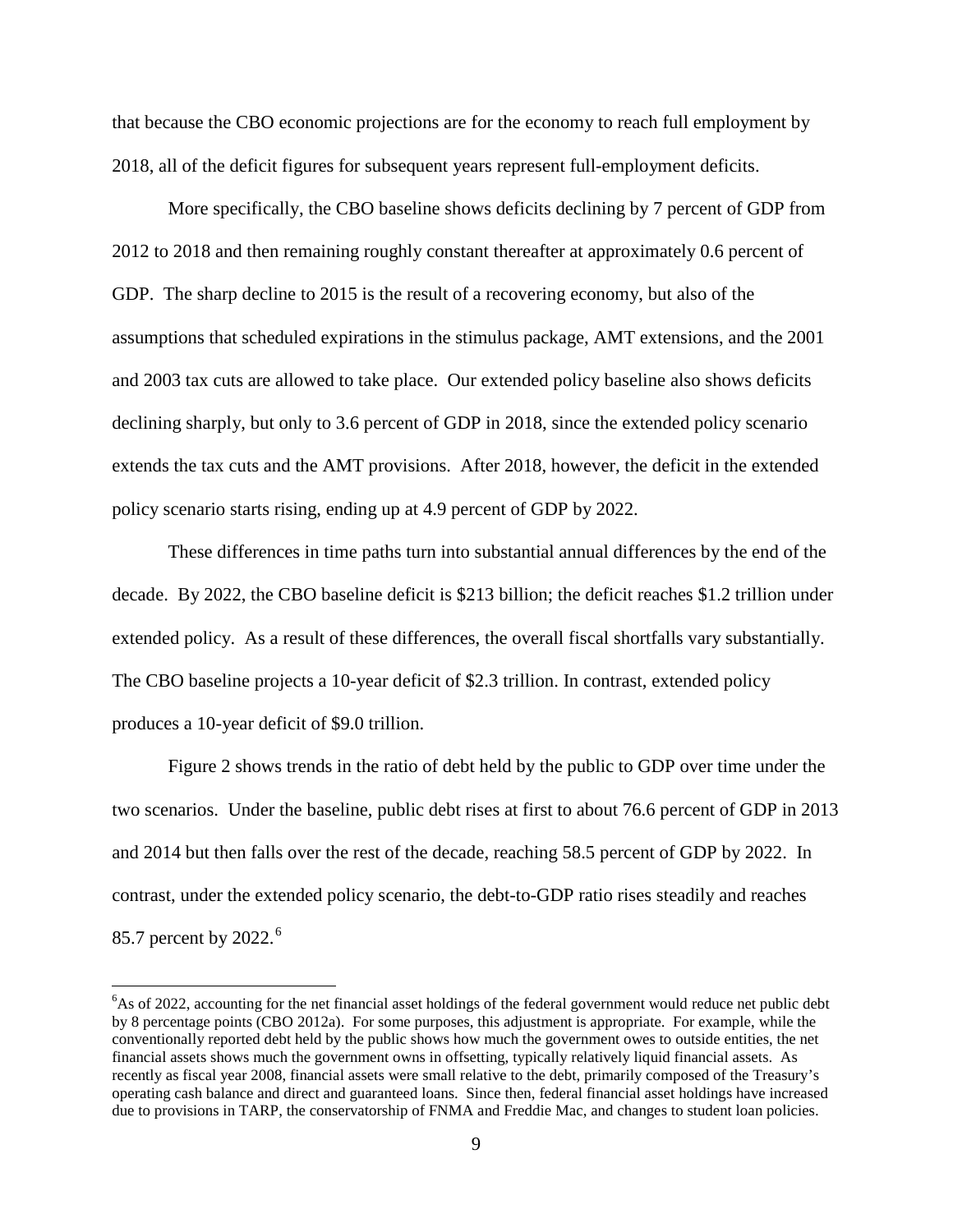In summary, while it is clear that the current deficits include a temporary surge from trend due to the recession and its continuing effects, the 10-year outlook suggests that they may not subside as much as would be desired. In addition, according to the extended policy scenario, borrowing will rise again later in the decade in a manner that appears to be unsustainable in the long term.

#### **III. THE LONG-TERM OUTLOOK**

The fiscal gap is an accounting measure that is intended to reflect the long-term budgetary status of the government.<sup>[7](#page-11-0)</sup> As developed by Auerbach (1994) and implemented in many subsequent analyses, the fiscal gap measures the size of the immediate and permanent increase in taxes and/or reductions in non-interest expenditures that would be required to set the present value of all future primary surpluses equal to the current value of the national debt, where the primary surplus is the difference between revenues and non-interest expenditures.<sup>[8](#page-11-1)</sup> Equivalently, it would establish the same debt-to-GDP ratio in the long run as holds currently. The gap may be expressed as a share of GDP or in dollar terms.

#### **A. Initial Assumptions**

 $\overline{a}$ 

There are a variety of assumptions necessary to compute the fiscal gap. It is helpful to break these assumptions down into those regarding the 10-year budget period and those

Net financial assets held by the federal government are 5.7 percent of GDP in 2012 and are expected to rise gradually over the decade.

<span id="page-11-0"></span><sup>&</sup>lt;sup>7</sup> Auerbach et al. (2003) discuss the relationship between the fiscal gap, generational accounting, accrual accounting and other ways of accounting for government.

<span id="page-11-1"></span><sup>&</sup>lt;sup>8</sup> Over an infinite planning horizon, this requirement is equivalent to assuming that the debt-to-GDP ratio does not explode (Auerbach 1994, 1997). For the current value of the national debt, we use publicly-held debt. As discussed above, an alternative might be to subtract government financial assets from this debt measure, but the impact on our long-term calculations would be small (reducing the fiscal gaps reported in Table 3 by less than 0.1 percent of GDP).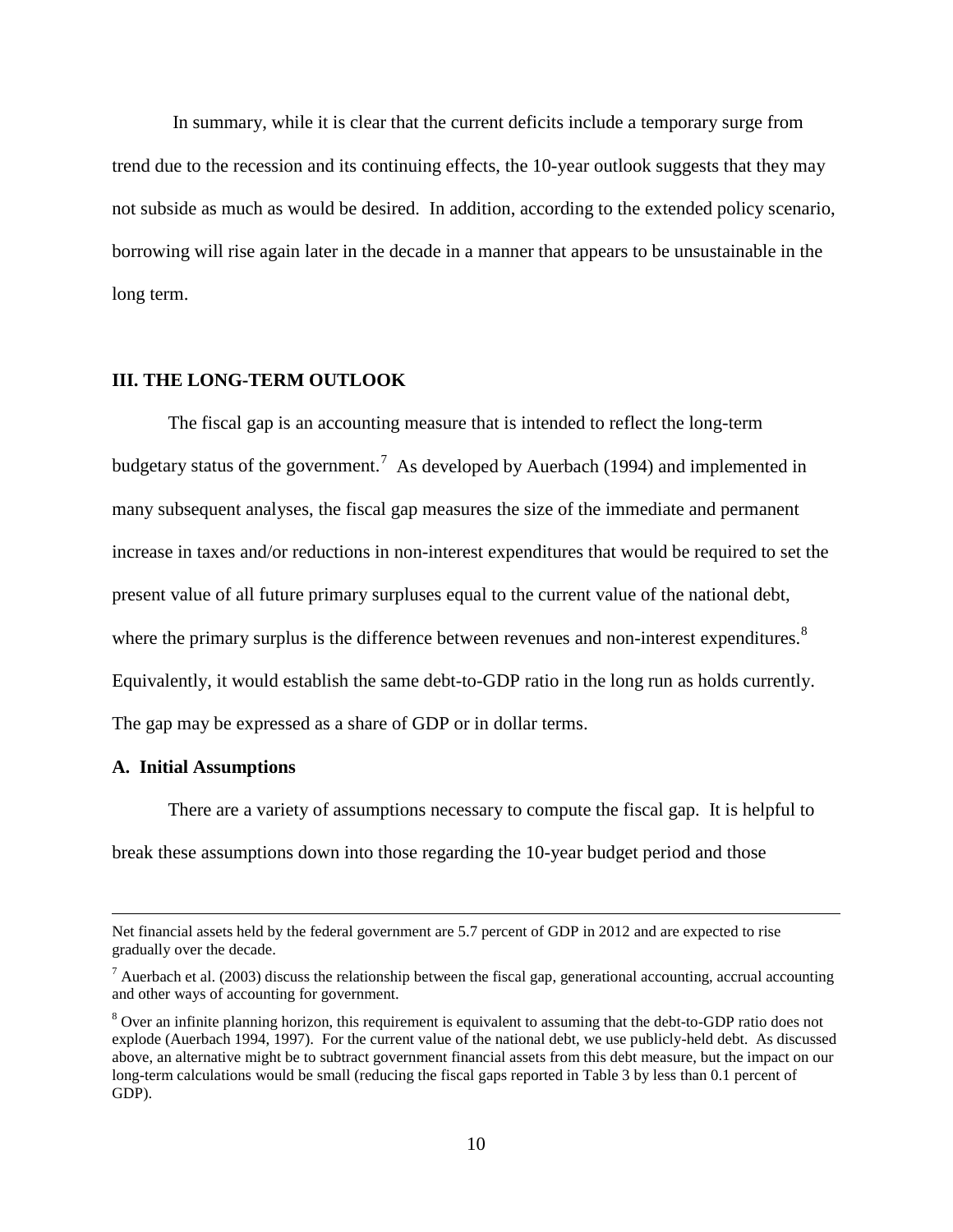regarding the years thereafter, for which no official CBO projections are available. For the 10 year budget period, our initial approach is simply to follow the August 2012 CBO baseline through 2022. We also consider, as an alternative, the extended policy scenario through 2022 as described in Section II.

For the years after 2022, for which no official baseline is available, we must decide on assumptions and, where available, projections for different components of taxes and spending. We assume that, after 2022, most categories of spending and revenues remain constant as a share of GDP. These long-run assumptions, however, would be seriously misleading for the major entitlement programs and their associated sources of funding, for which recent long-term projections are available. For the Medicare and OASDI programs, projections for all elements of spending and dedicated revenues (payroll taxes, income taxes on benefits, premiums and contributions from states) are available or can be calculated from figures presented for the intermediate projections in the 2012 Trustees reports.<sup>[9](#page-12-0)</sup> For our base case, we use the Trustees' projections of the ratios of taxes and spending to GDP for the period 2020–2090 for OASDI and 2020–2080 for Medicare, assuming that these ratios are constant at their terminal values thereafter. As discussed below, we also consider alternative projections for Medicare provided by the Medicare actuary and the CBO, both more pessimistic than the official Trustees' projections. For Medicaid, CHIP, and exchange subsidies, we follow CBO's most recent longterm projections (CBO 2012c) through 2087 and assume that spending as a share of GDP is constant thereafter.<sup>10</sup>

<span id="page-12-0"></span> $9$  Details of these computations are available from the authors upon request. The 2012 Medicare Trustees Report is a[t http://www.cms.gov/ReportsTrustFunds/downloads/tr2012.pdf.](http://www.cms.gov/ReportsTrustFunds/downloads/tr2012.pdf) The 2012 OASDI Trustees Report is at [http://www.ssa.gov/OACT/TR/2012/tr2012.pdf.](http://www.ssa.gov/OACT/TR/2012/tr2012.pdf)

<span id="page-12-1"></span> $10$  CBO projects two scenarios for spending and revenues, which it refers to as its "Extended-Baseline" and "Alternative" scenarios. For federal spending on Medicaid, CHIP and exchange subsidies, these two scenarios are relatively similar, differing by about 0.4 percent of GDP in 2089. We use the higher of these two sets of projections,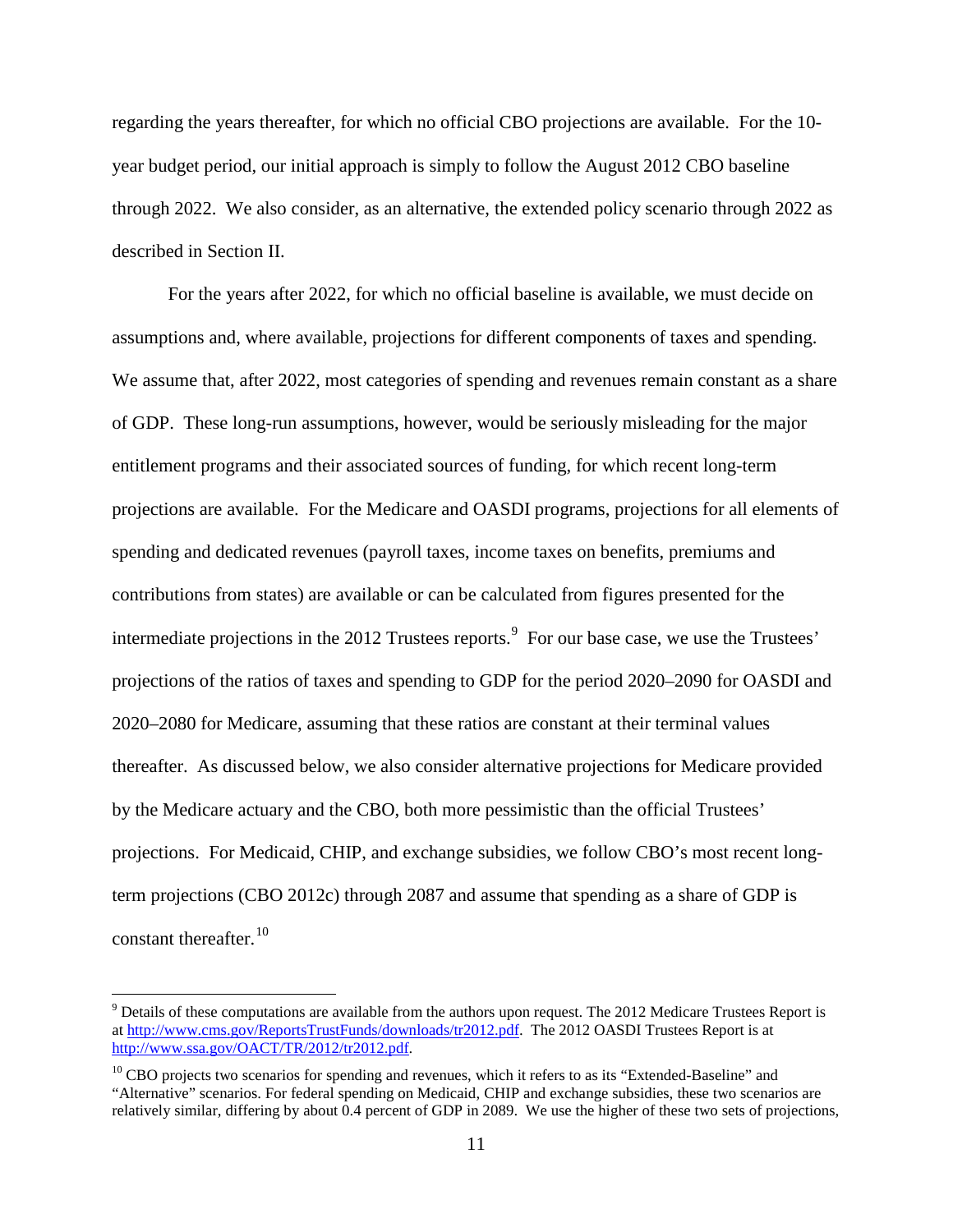It is important to understand how to interpret these assumptions. They do not represent a pure projection of current law but instead assume that policymakers will make a number of future policy changes, including a continual series of tax cuts, discretionary spending increases, and adjustments to keep health spending from growing too quickly. For example, if current tax parameters were extended forward, income taxes would rise as a share of GDP. Our forecast implicitly assumes policymakers will cut taxes in response. Conversely, our forecast assumes that a richer society will want to spend more on discretionary spending, going beyond the current services provided by government.

For Medicare spending, the intermediate projections of the Trustees have for many years incorporated the assumption that Medicare growth will eventually slow in the future. Starting in the 2010 report, however, the Trustees' official medical projections have assumed a much stronger slowdown, as a consequence of provisions in the health care bill passed in 2010. These assumptions, though they may be consistent with the impact of the bill's provisions should they remain in force over the long term, are controversial, for the sustainability of such spending reductions is not clear. Reflecting this controversy, the Medicare Actuary took the unusual step, beginning in 2010 and continuing through this year, of releasing a separate set of projections (CMS Office of the Actuary 2012) showing less optimistic (although still positive) reductions in spending due to the improbability of sustained efficiency gains in the health industry, among other unlikely assumptions. We provide long-term calculations for each of these projected paths as well as the even more pessimistic projections under CBO's Alternative long-term scenario.<sup>[11](#page-13-0)</sup>

the Alternative scenario, to be consistent with our use of the Medicare projections from this scenario as one of the cases we will consider below.

<span id="page-13-0"></span> $11$  The Medicare projections under CBO's more optimistic Extended-Baseline scenario yield estimates of the longterm gap that are similar over the infinite horizon to those based on the CMS Actuary's projections.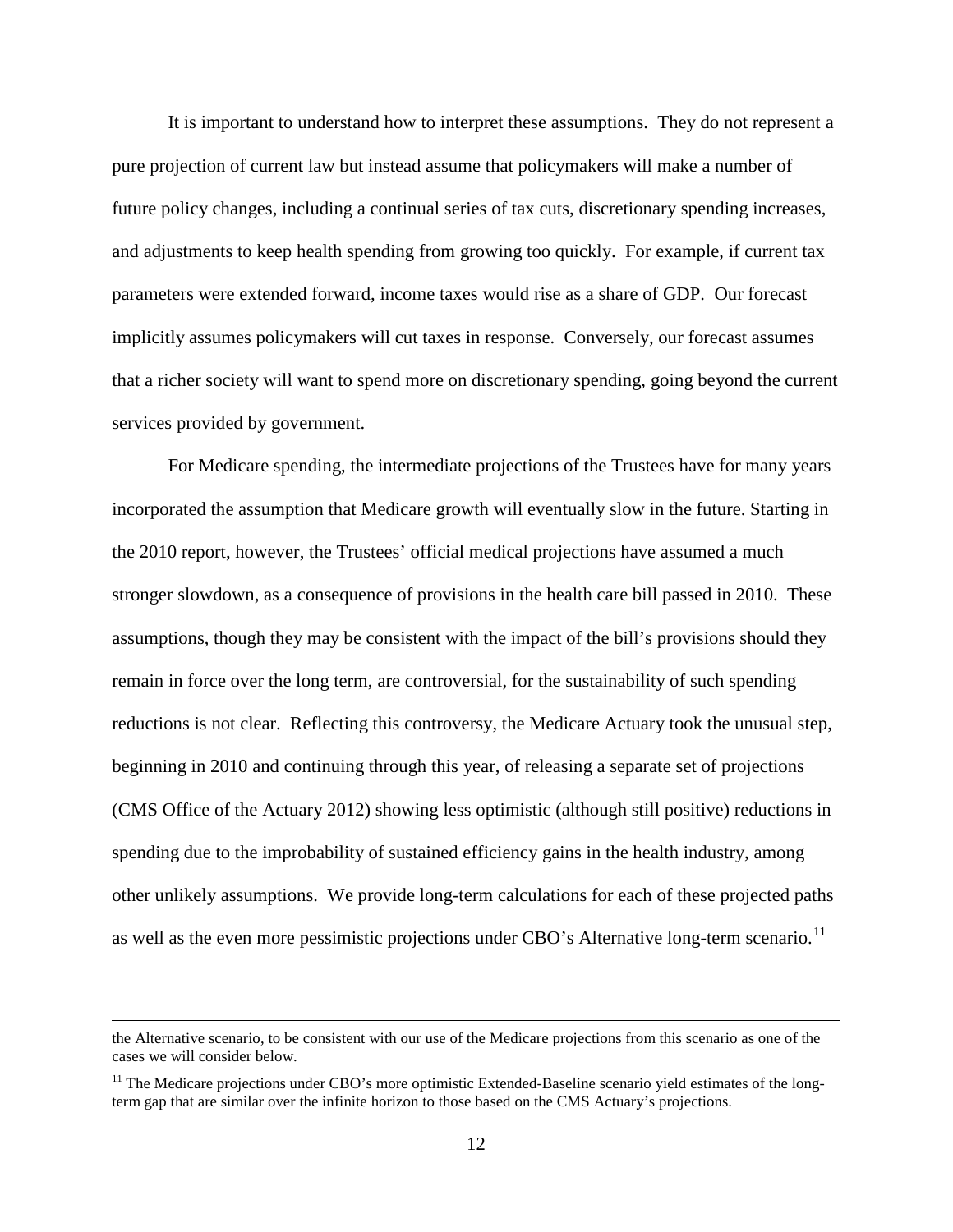#### **B. Estimates**

Table 2 displays calculations of the long-term fiscal gap. For each option, we show three variants according to the source of post-2022 Medicare projections — the Medicare Trustees, the Medicare Actuary, and CBO's Alternative scenario. For each combination of 10-year baseline and long-term Medicare projections, we show the fiscal gap over two horizons: through 2089, and over the infinite horizon. We begin by discussing the various baselines that rely on the most optimistic Medicare projections, those in the official Trustees report, shown in the top row of the table.

Under the CBO baseline assumptions, we estimate that the fiscal gap through 2089 is now 2.08 percent of GDP (Table 3).<sup>12</sup> This implies that an immediate and permanent increase in taxes or cut in spending of 2.08 percent of GDP — roughly \$320 billion per year in current terms — would be needed to maintain fiscal balance through 2089. In present-value dollars, rather than as a share of GDP, the fiscal gap through 2089 under these assumptions amounts to \$20.7 trillion. The fiscal gap is even larger if the time horizon is extended, since the budget is projected to be running substantial deficits in years approaching and after 2089. If the horizon is extended indefinitely, for example, the fiscal gap rises to 3.02 percent of GDP under the CBO baseline, or \$57.3 trillion.

Under extended policy, the fiscal gap is its largest. This scenario's assumptions actually involve only small increases in spending relative to the CBO baseline, but the revenue trajectory is so much lower than under the CBO baseline that projected deficits are much higher. Under extended policy, the fiscal gap through 2089 amounts to 5.09 percent of GDP, or 3 percent of

<span id="page-14-0"></span> $12$  The discount rate in these calculations is based, for 2023 onward, upon the intermediate assumptions of the Social Security Trustees, which include a nominal interest rate of about 5.7 percent. For the first 10 years of the calculation, through 2022, we use a blend of the CBO forecasts of the ten-year and 3-month Treasury rates that roughly replicates the debt accumulation pattern under the CBO baseline.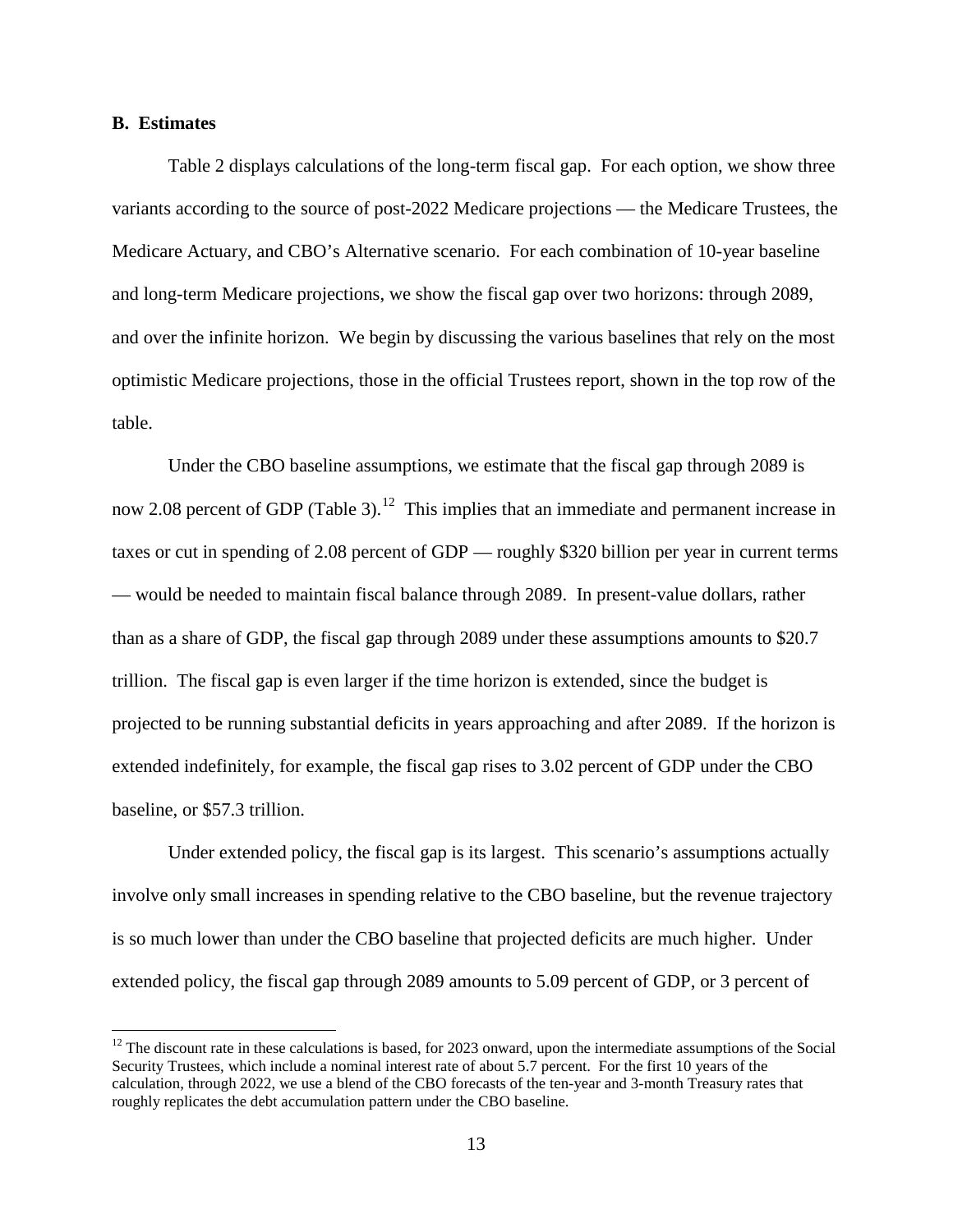GDP more than under the CBO baseline. In present-value dollars, the fiscal gap under this scenario amounts to \$50.7 trillion through 2089. Over the infinite horizon, the fiscal gap under the extended policy baseline is 6.09 percent of GDP, or \$115.5 trillion.

In the second row, we see the impact of using the projections offered separately by the Medicare Actuary. Doing so raises the fiscal gap by about 1.4 percent of GDP through 2089 and around 2.3 percent of GDP under an infinite horizon. For example, under the scenario based on the CBO baseline, the fiscal gap rises to 3.46 percent of GDP through 2089 and 5.29 percent of GDP under an infinite horizon.

The third set of projections for Medicare spending, from the Alternative Fiscal Scenario in CBO's long-term budget outlook (2012c), are the most pessimistic we consider and are shown in the third row of Table 3. These projections raise the gap by about an additional 0.1 percent of GDP through 2089 and 0.6 percent of GDP over the infinite horizon, compared to the Medicare Actuary projections. As a result, the permanent fiscal gap is 5.87 percent of GDP under the CBO baseline scenario and 9.02 percent of GDP under the extended policy scenario.

 Compared to our estimates just before the passage of the Budget Control Act (Auerbach and Gale 2011a), these new estimates show a reduction of approximately 1.1 percent of GDP for the permanent fiscal gap under the CBO baseline and a change of 1.3 percent of GDP or less under our extended policy scenario. The remaining fiscal gap, however, is still substantial, and the CBO baseline estimate may also overstate the impact of the recent legislation. Specifically, the estimate assumes that the changes required by the Budget Control Act are not only enforced throughout the next decade, but are also made permanent. That is, discretionary spending is held constant at its already-reduced 2022 share of GDP and future Medicare spending is lower in all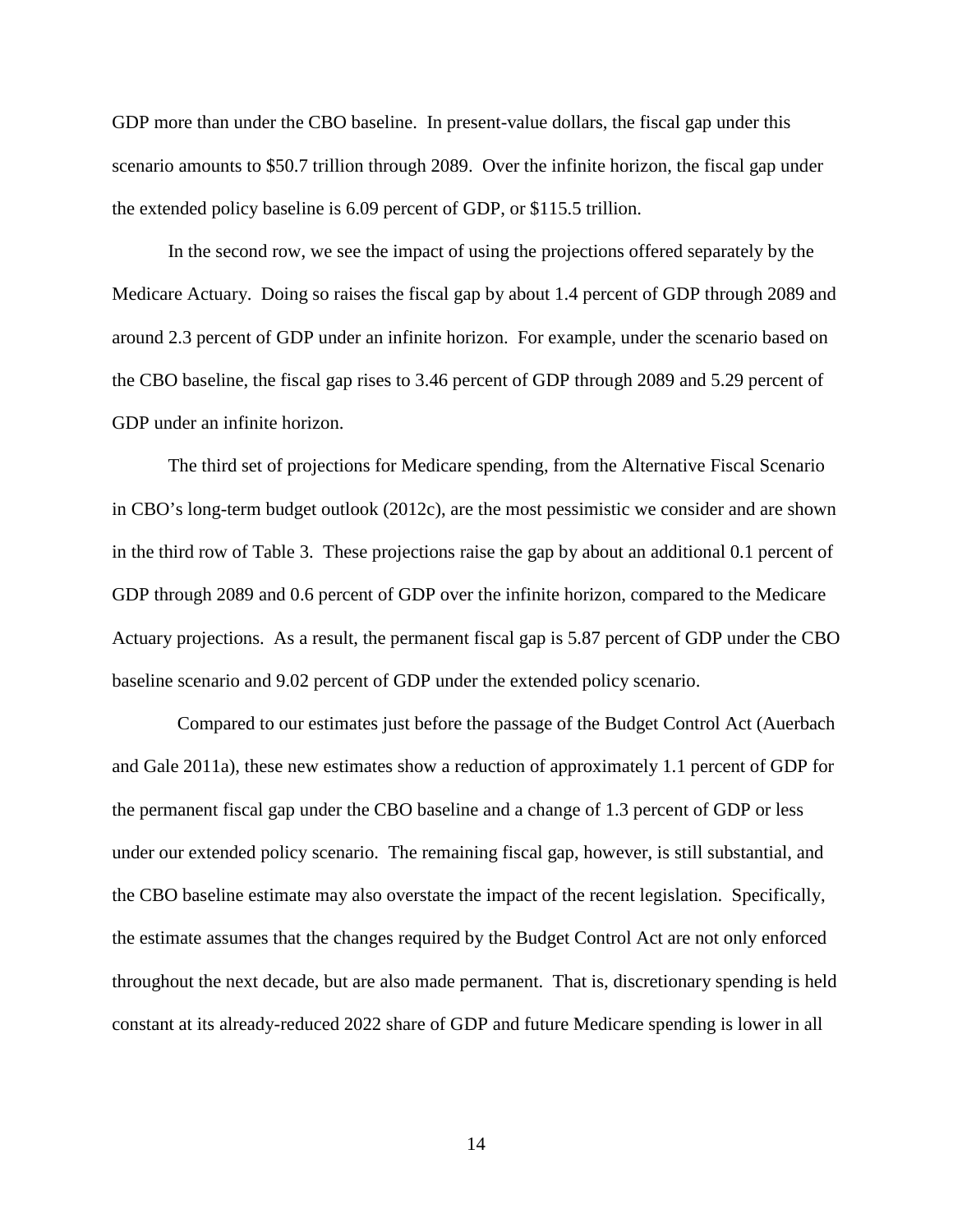future years by a constant percentage, relative to what would have occurred had the Act not taken effect.

Figure 3 shows projected revenues and non-interest expenditures through 2089 under two "bracketing" scenarios: an optimistic scenario (CBO 10-year baseline and Medicare Trustees assumptions) and a pessimistic scenario (extended policy and CBO Alternative Medicare). Under the former, non-interest outlays will keep rising and will reach 24.7 percent of GDP by 2089 – higher than the 21.3 percent of revenue projected for that year under the scenario. Under the pessimistic scenario, revenue will be lower — at 18.4 percent of GDP, much closer to its historical share — and non-interest outlays will approach 30 percent of GDP by 2089. Thus, even using the most optimistic projections for both the short term and the long term, there is much that must still be done to close the gap between spending and revenues. Moreover, these optimistic projections assume that much work will already have been done; tax cuts will have expired, medical spending growth will have come under much better control, the budget cuts called for by the Budget Control Act will be sustained not simply for the 10-year legislation period but permanently, and so forth. Under either set of assumptions, therefore, and by implication for those that lie somewhere in between, sizable adjustments to revenues and spending will be required.

Figure 4 shows the implied debt-to-GDP ratios under the most optimistic and most pessimistic sets of projections. Under the first set, the economy would pass its highest-ever debtto-GDP ratio (108.6 percent, in 1946) by 2048. This benchmark would be passed much sooner (around 2028) under the more pessimistic scenario. In both cases, the following years would see very rapid further growth of the debt-to-GDP ratio. Indeed, the projected debt-to-GDP ratios rise to astronomical levels later in the century no matter how optimistic the assumptions.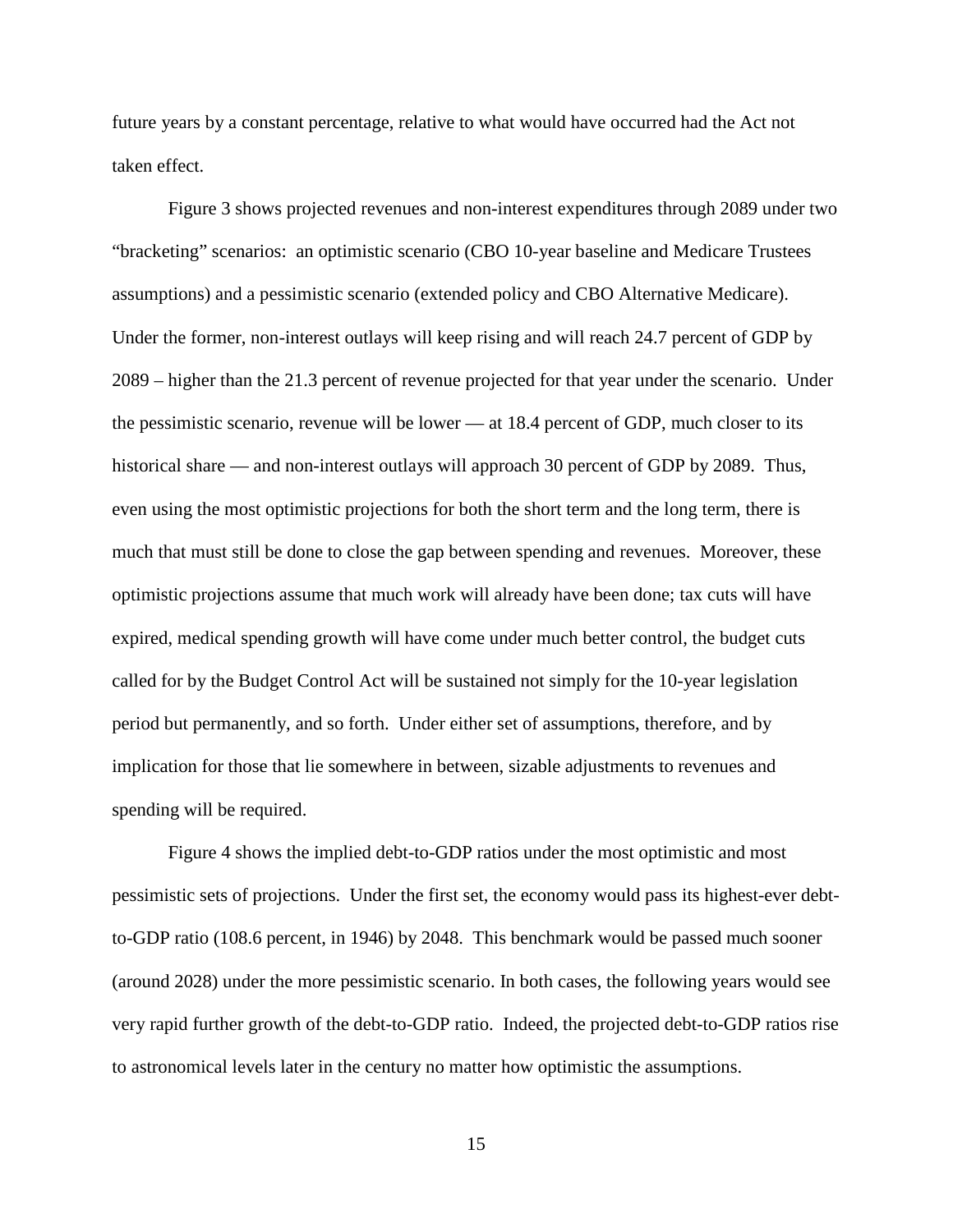Although not shown in the table, delaying the implementation of a fiscal solution will increase the fiscal gap and thus make it harder to assure the nation's fiscal future. If Congress cannot reach compromise and implement a solution until 2018 — that is, when CBO projects the economy to return to full employment — the estimated permanent fiscal gaps for the most optimistic and pessimistic scenario rises to 3.18 percent and 9.49 percent of GDP, respectively, or 0.16 and 0.47 percentage points of GDP more than if fiscal adjustment were implemented immediately. Although gradual or slightly delayed implementation may be preferable in light of a struggling recovery, the decision to delay should be made actively with full awareness that the necessary fiscal adjustment will then be larger and will require more difficult sacrifices, rather than passively acquiescing to inertia and recent political impasses. And if a solution is not implemented for 10 years (i.e., not until 2023), the estimated permanent fiscal gaps for the most optimistic and pessimistic scenarios will be about 0.33 and 0.96 percent of GDP larger than shown in Table 3.

#### **IV. CONCLUSIONS**

While the changes enacted in the Budget Control Act have moved projected deficits in the right direction, these deficit reductions still exist only on paper, with the lack of action since the Act's passage leading one to question whether they will be sustained. Even if the deficit reductions could be sustained, the federal budget outlook would still be unsustainable, primarily because rising entitlement spending is not accompanied by increasing revenues. Under even the most optimistic scenario, the necessary adjustments must be several times the size of those adopted under the recent legislation. The changes needed relate much more to medium- and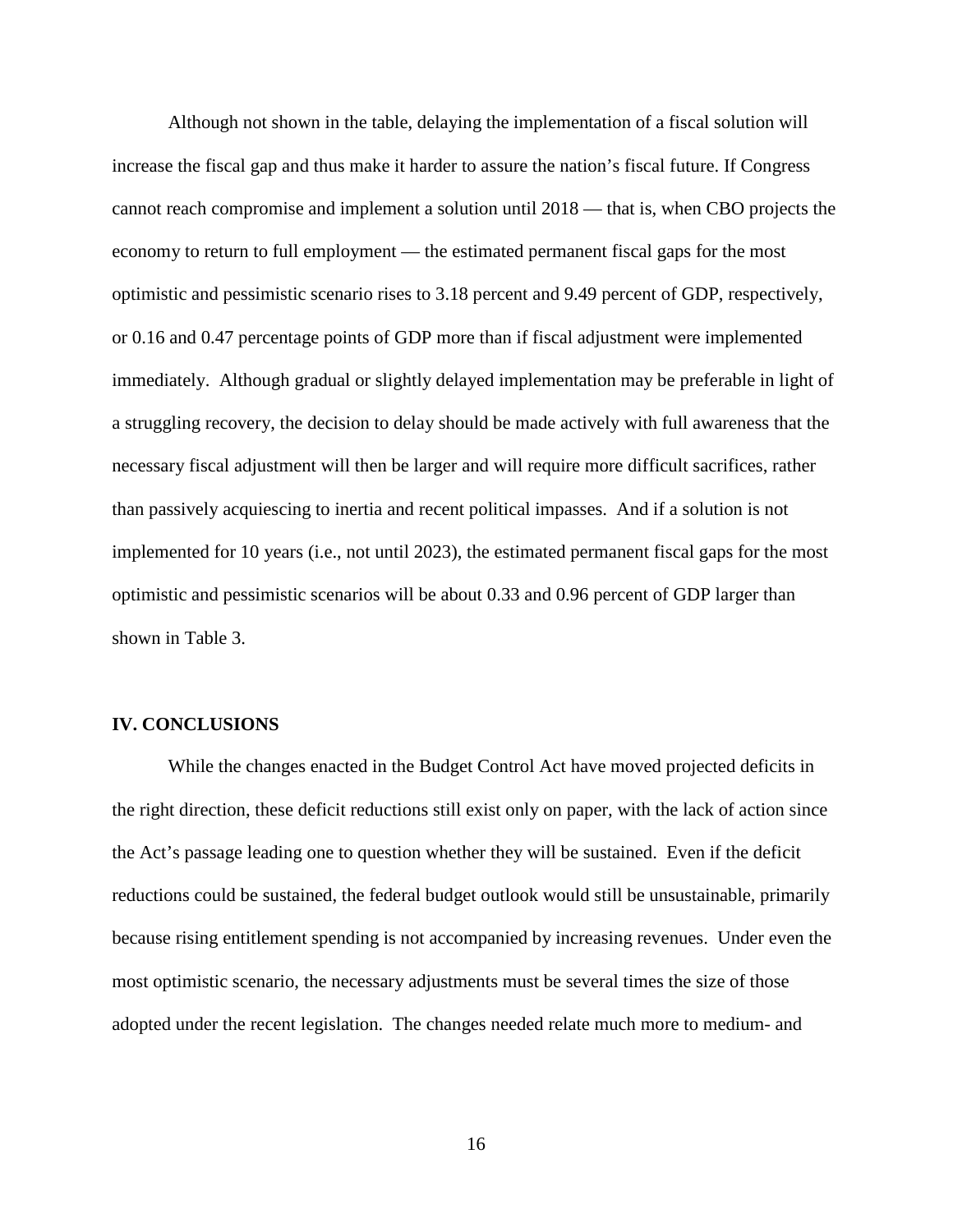long-term deficits, rather than the very large short-term deficits, which to a considerable extent still reflect the weakness of the economy.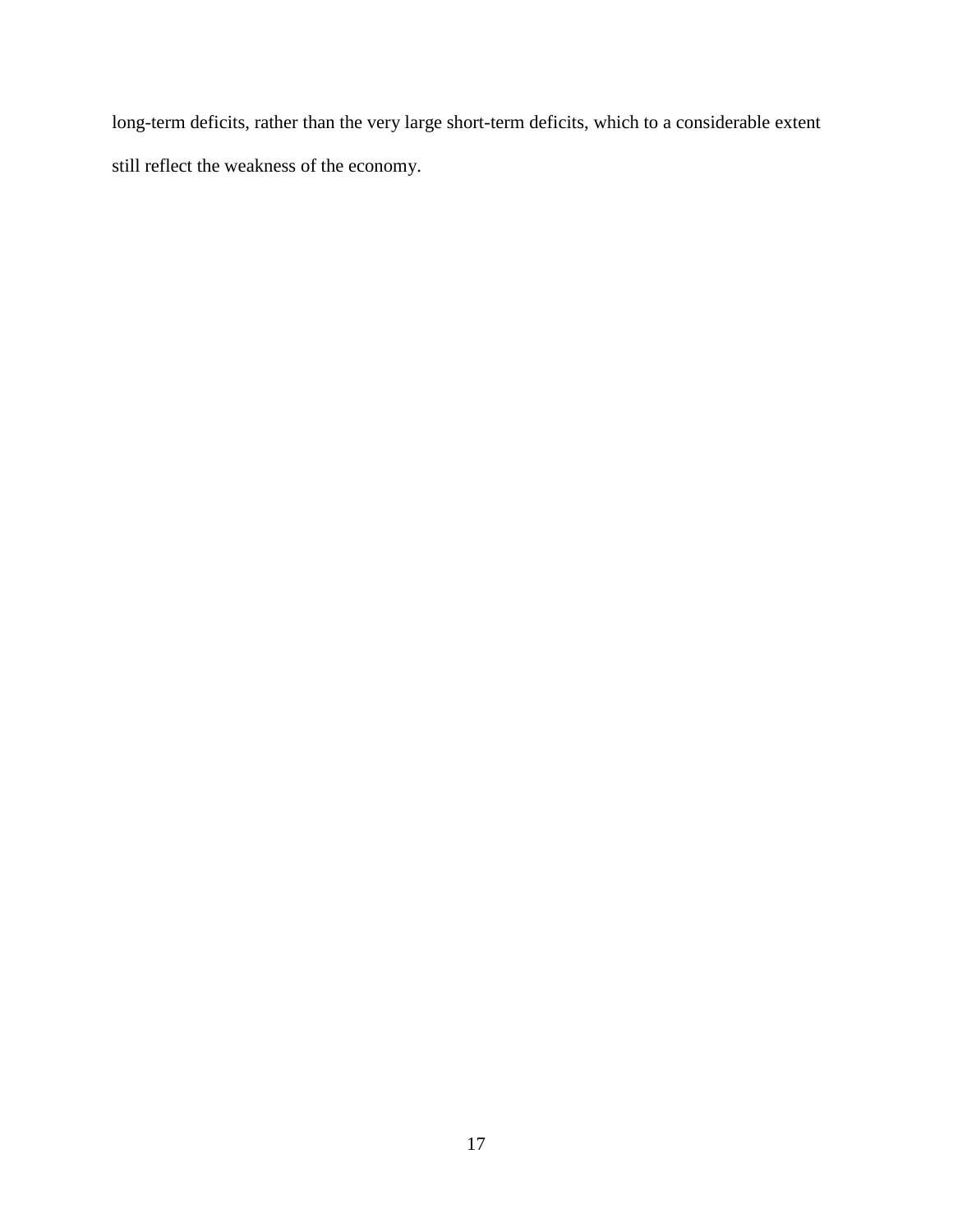#### **REFERENCES**

Auerbach, Alan J. 1994. "The U.S. Fiscal Problem: Where We Are, How We Got Here, and Where We're Going." In *National Bureau of Economic Research Macroeconomics Annual 1994, Volume 9*, edited by Stanley Fischer and Julio Rotemberg, 141–175. Cambridge, MA: MIT Press.

Auerbach, Alan J. 1997. "Quantifying the Current U.S. Fiscal Imbalance." *National Tax Journal*  50 (3): 387–98.

Auerbach, Alan J., and William G. Gale. 1999. "Does the Budget Surplus Justify a Large-Scale Tax Cut?" *Tax Notes* 82 (12): 1827–50.

Auerbach, Alan J., and William G. Gale. 2000. "Perspectives on the Budget Surplus." *National Tax Journal* 53 (3): 459–73.

Auerbach, Alan J., and William G. Gale. 2011a. "Tempting Fate: The Federal Budget Outlook." *Tax Notes* 132 (4): 375-88.

Auerbach, Alan J., and William G. Gale. 2011b. "(Still) Tempting Fate." Brookings Institution, Washington, DC.

Board of Trustees, Federal Hospital Insurance and Federal Supplemental Medical Insurance Trust Funds. 2012. *The 2012 Annual Report of the Board of Trustees of the Federal Hospital Insurance and Federal Supplementary Medical Insurance Trust Funds.* Federal Hospital Insurance and Federal Supplemental Medical Insurance Trust Funds, Washington, DC.

Board of Trustees, Federal Old-Age and Survivors Insurance and Disability Insurance Trust Funds. 2012. *The 2012 Annual Report of the Board of Trustees of the Federal Old-Age and Survivors Insurance and Federal Disability Insurance Trust Funds*. Federal Old-Age and Survivors Insurance and Disability Insurance Trust Funds, Washington, DC.

CMS Office of the Actuary. 2012. *Projected Medicare Expenditures under an Illustrative Scenario with Alternative Payment Updates to Medicare Providers*. Centers for Medicare and Medicaid Services, Baltimore, MD.

Congressional Budget Office. 2011. *The Budget and Economic Outlook: An Update*. Congressional Budget Office, Washington, DC.

Congressional Budget Office. 2012a. *The Budget and Economic Outlook: Fiscal Years 2012 to 2022.* Congressional Budget Office, Washington, DC.

Congressional Budget Office. 2012b. *Updated Budget Projections: Fiscal Years 2012 to 2022.*  Congressional Budget Office, Washington, DC.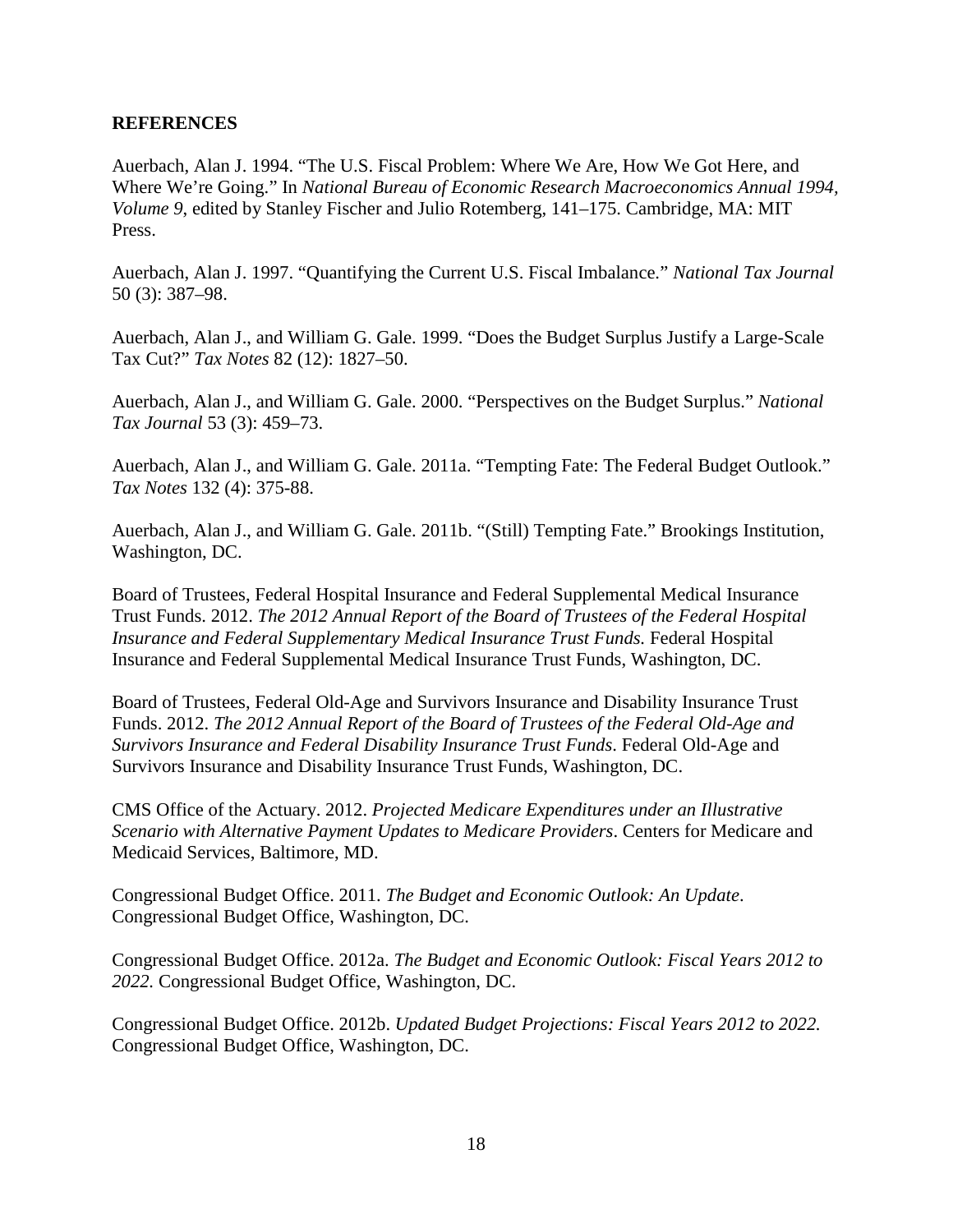Congressional Budget Office. 2012c. *The Long-Term Budget Outlook*. Congressional Budget Office, Washington, DC.

Congressional Budget Office. 2012d. *An Update to the Budget and Economic Outlook: Fiscal Years 2012 to 2022*. Congressional Budget Office, Washington, DC.

Gale, William G. 2012. "The Fiscal Cliff? Let's Pass Right Over It." RealClearMarkets.Com. July 25, 2012.

http://www.realclearmarkets.com/articles/2012/07/25/the\_fiscal\_cliff\_lets\_pass\_right\_over\_it\_\_ 99782.html.

Tax Policy Center. 2011. "Table T11-0147 Extend AMT Patch and Index Parameters for Inflation, 2012–2022." Tax Policy Center, Washington, DC. http://www.taxpolicycenter.org/numbers/displayatab.cfm?DocID=3019&topic2ID=60&topic3ID  $=61$  & DocTypeID=.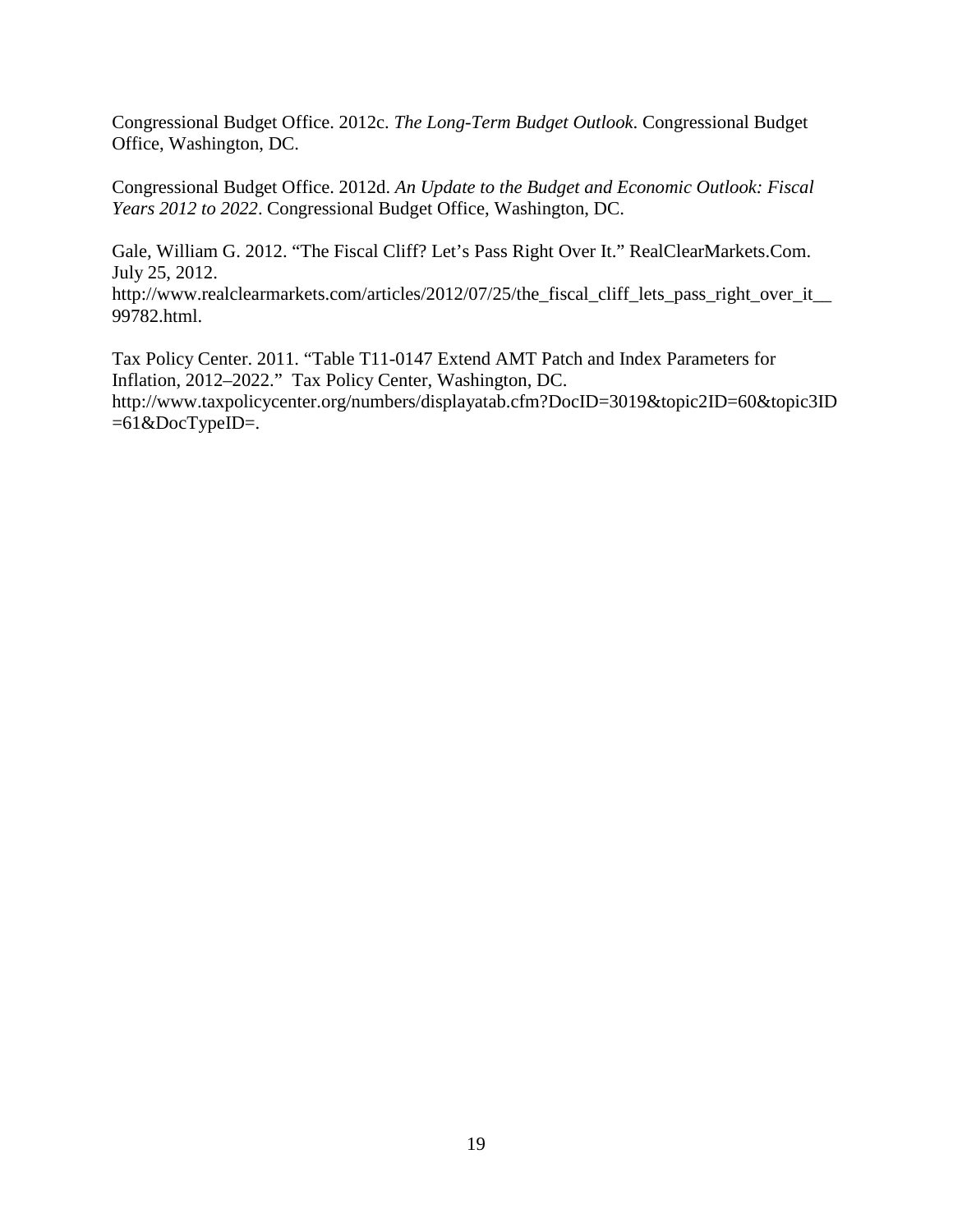### **Table 1**

## **Federal Budget Deficit and Debt CBO Baseline and Extended Policy 2013-2022**<sup>1</sup>

|                                                   | <u>Deficit</u> | Debt in 2022 |          |  |
|---------------------------------------------------|----------------|--------------|----------|--|
|                                                   | \$ billions    | % of GDP     | % of GDP |  |
| <b>CBO</b> Baseline                               | 2,258          | 1.1          | 58.5     |  |
| Adjustments for tax policy                        |                |              |          |  |
| Extend income tax, estate tax, and AMT provisions | 2,736          | 1.4          |          |  |
| Index AMT for inflation (includes interaction)    | 1,796          | 0.9          |          |  |
| Extend other expiring tax provisions              | 890            | 0.4          |          |  |
| Net interest                                      | 873            | 0.4          |          |  |
| Total adjustments for tax policy                  | 6,295          | 3.1          |          |  |
| Adjustments for spending policy                   |                |              |          |  |
| Drawdown in defense spending                      | $-852$         | $-0.4$       |          |  |
| Freeze Medicare physician payment rates           | 245            | 0.1          |          |  |
| Assume automatic cuts do not occur                | 972            | 0.5          |          |  |
| Net interest                                      | 70             | 0.0          |          |  |
| Total adjustments for spending policy             | 434            | 0.2          |          |  |
| <b>Extended Policy</b>                            | 8,987          | 4.5          | 85.7     |  |

<sup>1</sup>See Appendix Table 1 for sources and notes.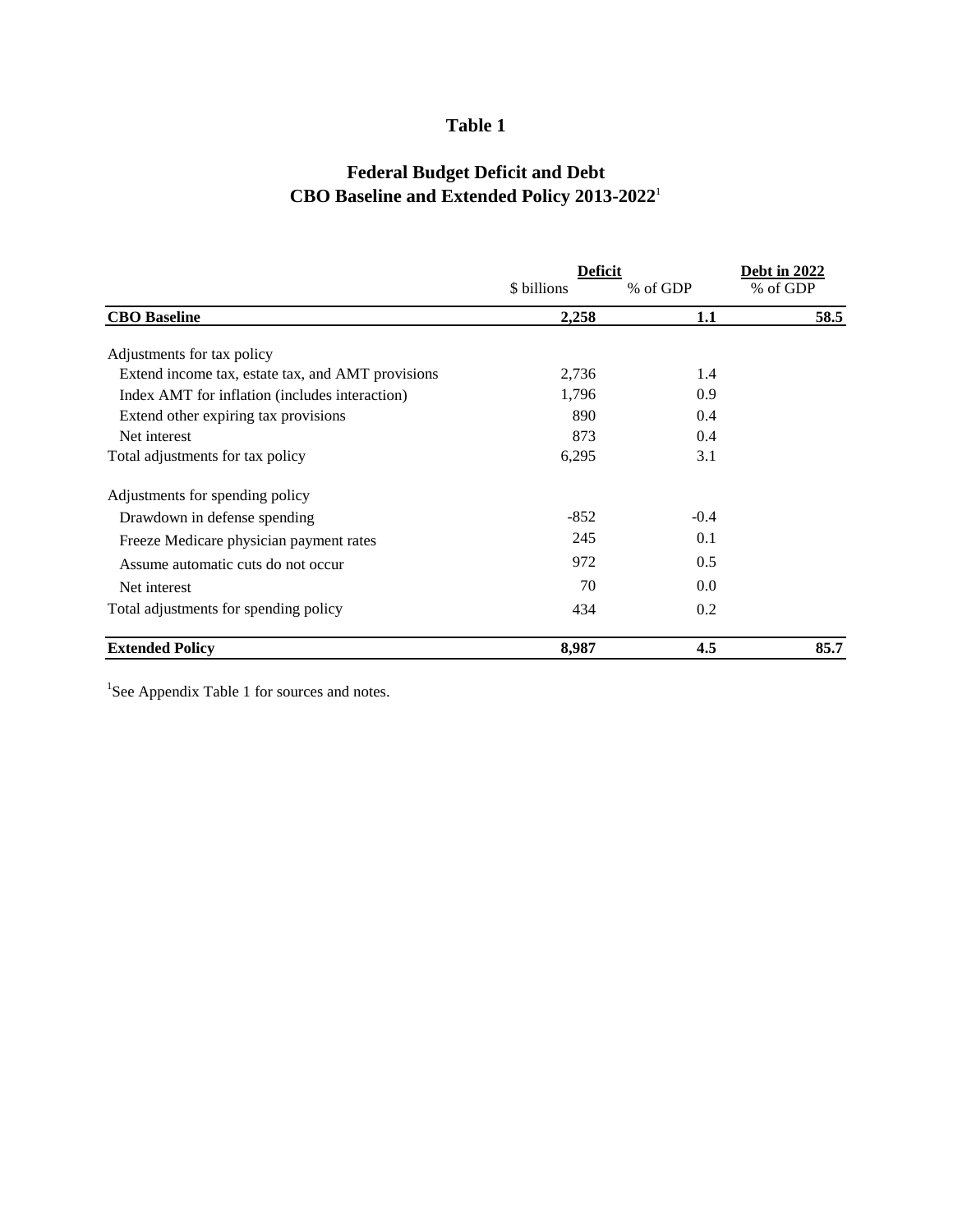| Table 2            |  |  |  |  |  |  |  |
|--------------------|--|--|--|--|--|--|--|
| <b>Fiscal Gaps</b> |  |  |  |  |  |  |  |

| <b>Health Spending Assumptions</b>   | <b>CBO</b> Baseline |                  | <b>Extended Policy</b> <sup>1</sup> |                  |  |
|--------------------------------------|---------------------|------------------|-------------------------------------|------------------|--|
|                                      | Through 2089        | <b>Permanent</b> | Through 2089                        | <b>Permanent</b> |  |
| <b>Medicare Trustees</b>             |                     |                  |                                     |                  |  |
| as a percent of GDP                  | 2.08                | 3.02             | 5.09                                | 6.09             |  |
| in billions of present-value dollars | 20,727              | 57,293           | 50,729                              | 115,520          |  |
| <b>CMS</b> Actuary                   |                     |                  |                                     |                  |  |
| as a percent of GDP                  | 3.46                | 5.29             | 6.51                                | 8.42             |  |
| in billions of present-value dollars | 34,495              | 100,341          | 64,876                              | 159,754          |  |
| CBO alternative scenario             |                     |                  |                                     |                  |  |
| as a percent of GDP                  | 3.57                | 5.87             | 6.62                                | 9.02             |  |
| in billions of present-value dollars | 35,607              | 111,389          | 66,019                              | 171,106          |  |

Source: Authors' calculations

<sup>1</sup>The "Extended Policy" scenario begins by assuming CBO's "Alternative Fiscal Scenario," which includes extending all expiring tax provisions (other than the payroll tax cut), freezing Medicare physician payment rates, indexing the AMT for inflation, and assuming the automatic enforcement procedures of the Budget Control Act do not occur. It then incorporates the effects of extending the payroll tax cut through December 2012 and cutting defense spending by reducing the number of troops deployed overseas.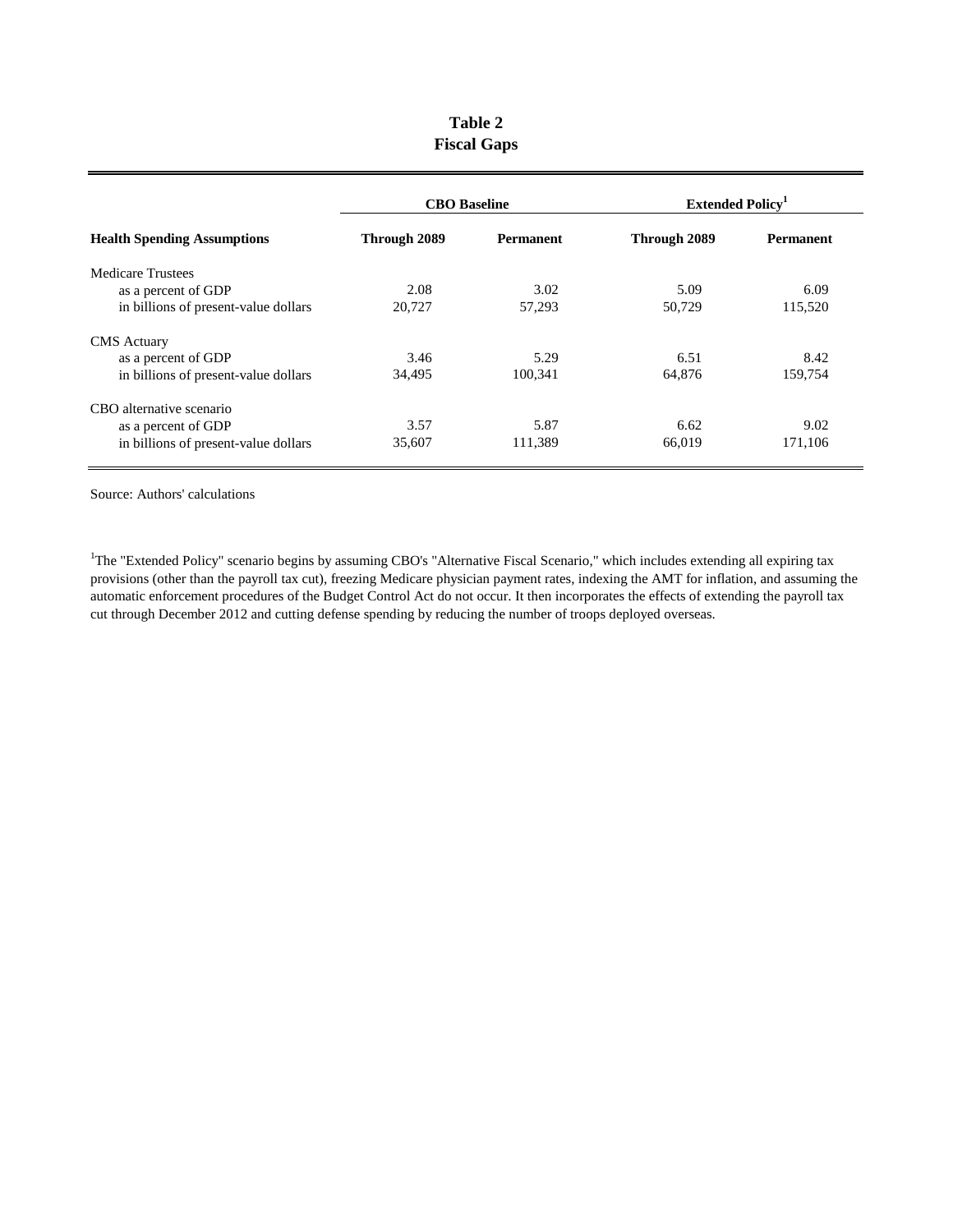|                                                | Deficit (\$ billions) |                  |                |        |                |        |        |        |        |        |        |                |
|------------------------------------------------|-----------------------|------------------|----------------|--------|----------------|--------|--------|--------|--------|--------|--------|----------------|
|                                                | 2012                  | 2013             | 2014           | 2015   | 2016           | 2017   | 2018   | 2019   | 2020   | 2021   |        | 2022 2013-2022 |
| <b>CBO</b> Baseline                            | 1,128                 | 641              | 387            | 213    | 186            | 123    | 79     | 130    | 142    | 144    | 213    | 2,258          |
| as percent of nominal GDP                      | 7.3                   | 4.0              | 2.4            | 1.2    | 1.0            | 0.6    | 0.4    | 0.6    | 0.6    | 0.6    | 0.9    | 1.1            |
| <b>Adjustments for tax policy</b>              |                       |                  |                |        |                |        |        |        |        |        |        |                |
| Extend income tax and estate tax provisions    | $\overline{0}$        | 108              | 214            | 254    | 268            | 283    | 297    | 310    | 322    | 334    | 346    | 2,736          |
| Index AMT for inflation (includes interaction) | $\overline{0}$        | 138              | 105            | 119    | 136            | 155    | 177    | 202    | 226    | 254    | 284    | 1,796          |
| Index AMT for inflation                        | $\Omega$              | 103              | 42             | 49     | 57             | 66     | 78     | 92     | 107    | 125    | 144    | 864            |
| Interaction effect of indexing AMT             | $\overline{0}$        | 35               | 62             | 70     | 79             | 89     | 99     | 109    | 119    | 129    | 139    | 931            |
| Extend other expiring tax provisions           | $\Omega$              | 84               | 102            | 95     | 91             | 86     | 83     | 82     | 84     | 89     | 95     | 890            |
| Subtotal                                       | $\theta$              | 330              | 420            | 468    | 495            | 525    | 558    | 593    | 632    | 676    | 725    | 5,422          |
| Net interest                                   | $\mathbf{0}$          | $\mathbf{1}$     | $\overline{4}$ | 8      | 23             | 47     | 84     | 119    | 155    | 195    | 236    | 873            |
| <b>Total adjustments for tax policy</b>        | $\mathbf{0}$          | 332              | 425            | 476    | 517            | 572    | 642    | 713    | 787    | 871    | 961    | 6,295          |
| as percent of nominal GDP                      | 0.0                   | 2.1              | 2.6            | 2.7    | 2.8            | 2.9    | 3.1    | 3.3    | 3.5    | 3.7    | 3.9    | 3.1            |
| <b>Adjustments for spending policy</b>         |                       |                  |                |        |                |        |        |        |        |        |        |                |
| Drawdown in defense spending                   | $\boldsymbol{0}$      | $-22$            | $-46$          | $-72$  | $-88$          | $-95$  | $-100$ | $-103$ | $-106$ | $-108$ | $-111$ | $-852$         |
| Freeze Medicare physician payment rates        | $\boldsymbol{0}$      | 10               | 16             | 18     | 20             | 22     | 24     | 28     | 32     | 36     | 40     | 245            |
| Assume automatic cuts do not occur             | $\Omega$              | 54               | 96             | 102    | 104            | 105    | 105    | 105    | 105    | 104    | 93     | 972            |
| Subtotal                                       | $\Omega$              | 43               | 65             | 47     | 36             | 32     | 29     | 29     | 30     | 31     | 23     | 365            |
| Net interest                                   | $\theta$              | $\boldsymbol{0}$ | $\mathbf{1}$   | -1     | $\mathfrak{Z}$ | 5      | 8      | 10     | 12     | 14     | 17     | 70             |
| <b>Total adjustments for spending policy</b>   | $\overline{0}$        | 43               | 66             | 48     | 39             | 37     | 37     | 39     | 42     | 45     | 39     | 434            |
| as percent of nominal GDP                      | 0.0                   | 0.3              | 0.4            | 0.3    | 0.2            | 0.2    | 0.2    | 0.2    | 0.2    | 0.2    | 0.2    | 0.2            |
| <b>Extended Policy</b>                         | 1,128                 | 1,015            | 877            | 737    | 742            | 731    | 758    | 881    | 972    | 1,061  | 1,214  | 8,987          |
| as a percent of nominal GDP                    | 7.3                   | 6.4              | 5.4            | 4.2    | 4.0            | 3.7    | 3.6    | 4.0    | 4.3    | 4.5    | 4.9    | 4.5            |
| <b>GDP</b>                                     | 15,538                | 15,855           | 16,386         | 17,435 | 18,571         | 19,695 | 20,774 | 21,760 | 22,737 | 23,719 | 24,730 | 201,663        |

<sup>1</sup>Columns may not sum to total due to rounding.

<sup>2</sup>The source of these estimates is CBO (August 2012) "An Update to the Budget and Economic Outlook: Fiscal Years 2012 to 2022."

## **Appendix Table 1**

# **Federal Budget Deficit CBO Baseline and Extended Policy 2013-20221, 2**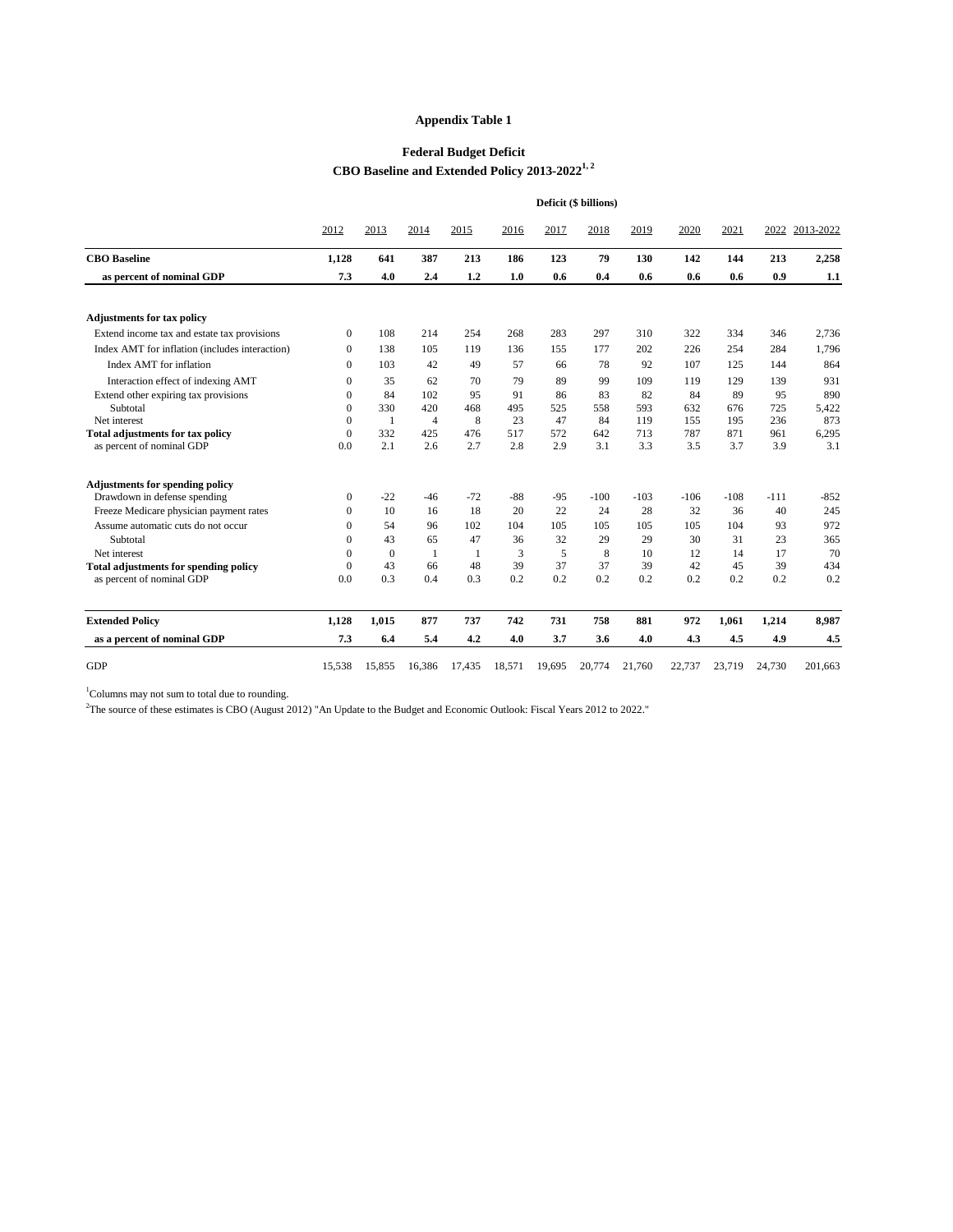

**Figure 1. Alternative Deficit Projections, 2012-2022**

Source: CBO and authors' calculations.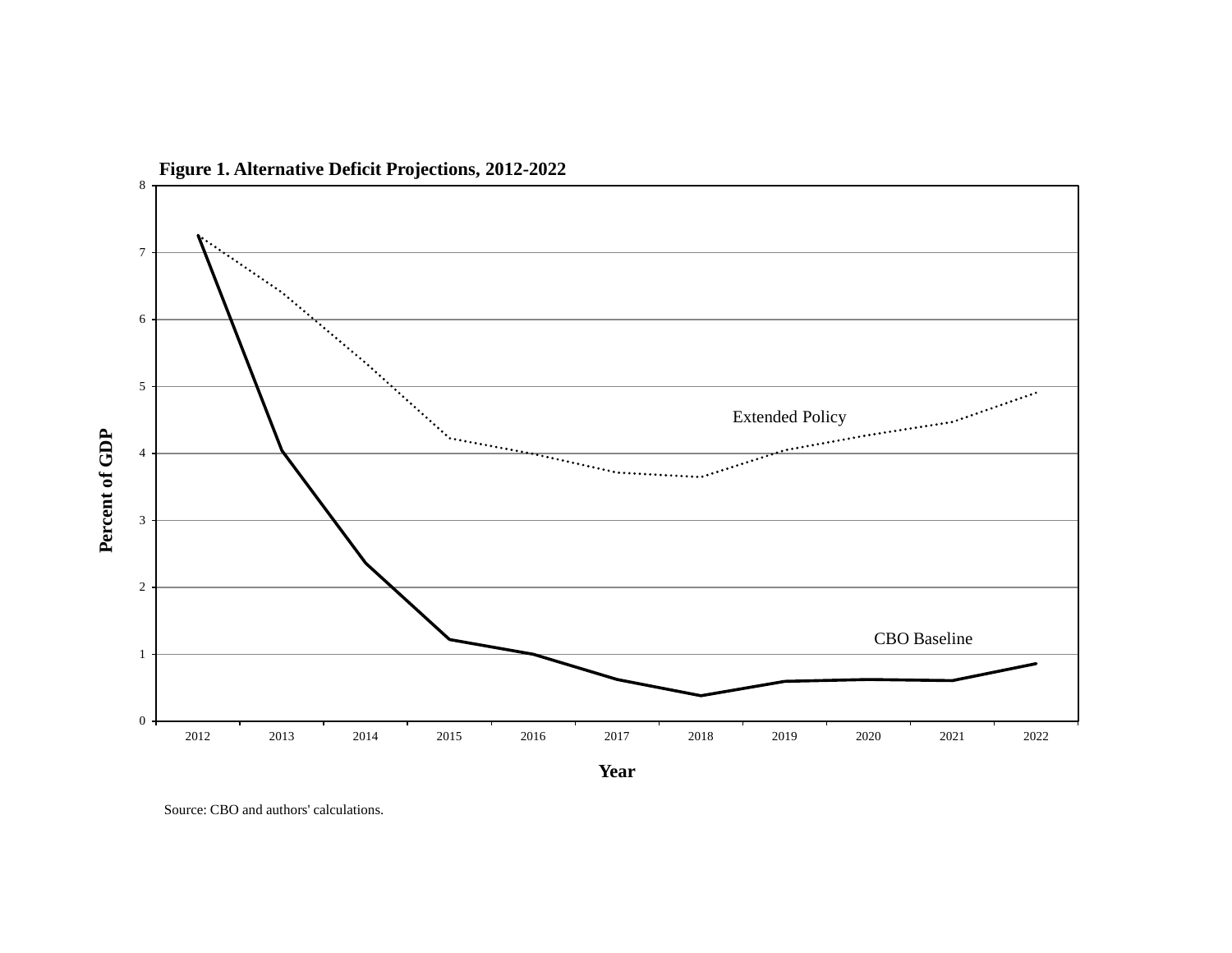

**Figure 2. Alternative Debt Projections, 2012-2022**

Source: CBO and authors' calculations.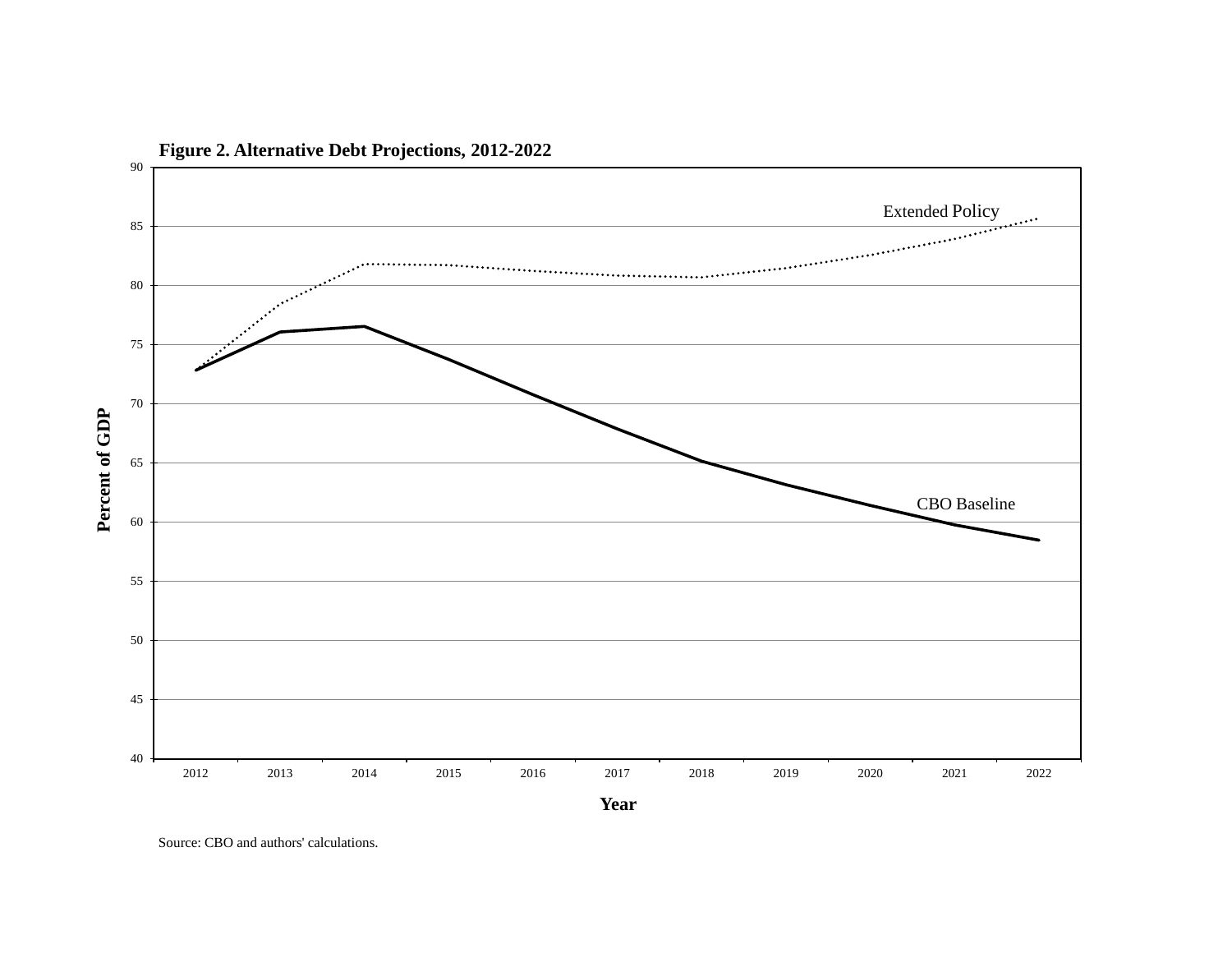

The optimistic scenario assumes a current law baseline with health care spending growing in line with the intermediate projections of the Medicare Trustees. It also assumes automatic cuts set out in the Budget Control Act represent a permanent downshift in spending. The pessimistic scenario assumes our Extended Policy baseline with health care spending growing according to CBO's alternative projections. Sequestration and caps on discretionary spending end in 2021.

Source: CBO, Medicare Trustees, and authors' calculations.